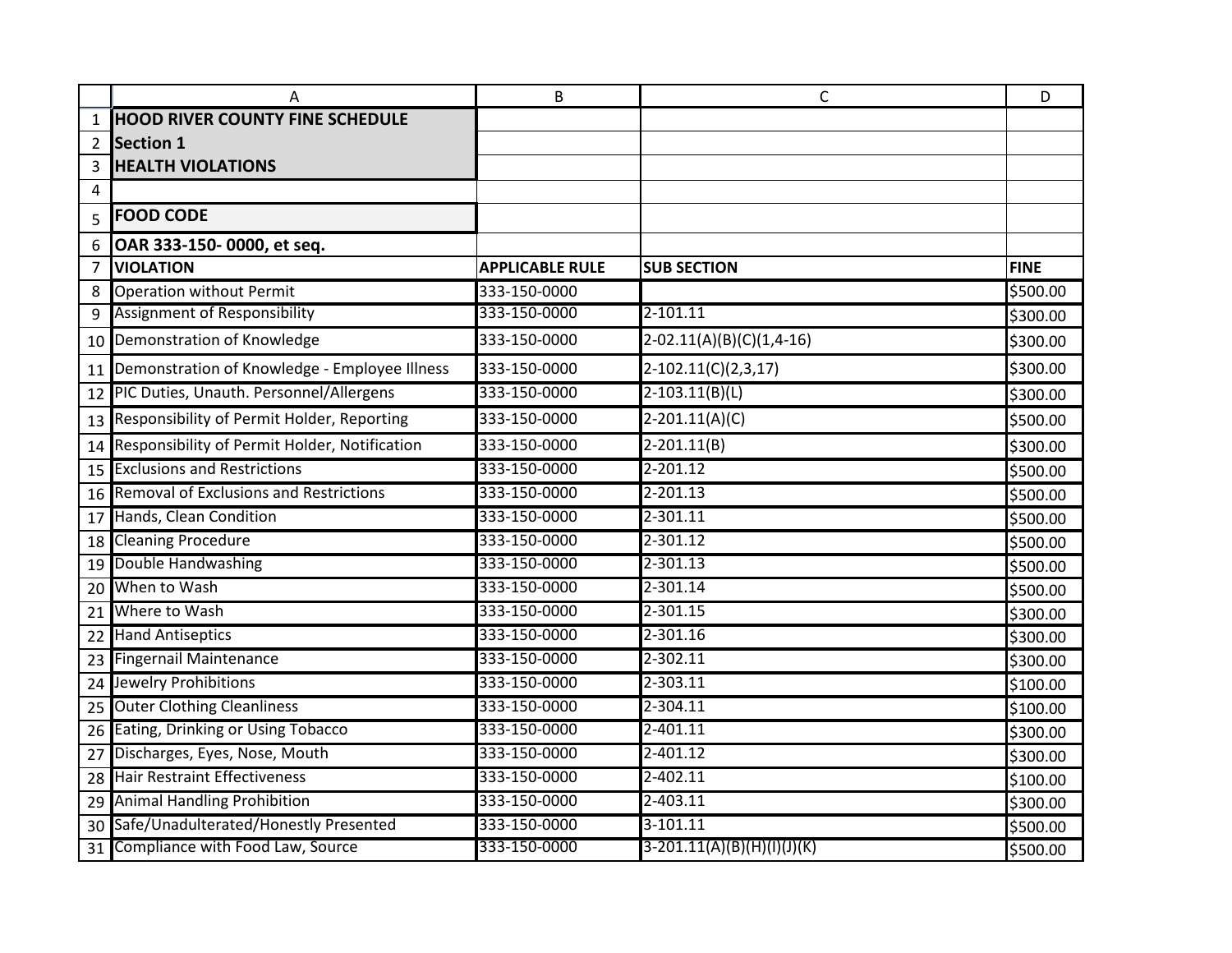|    | Α                                               | B            | C                      | D        |
|----|-------------------------------------------------|--------------|------------------------|----------|
| 32 | Compliance with Food Law, Labeling              | 333-150-0000 | $3-201.11(C)(E)(I)(f)$ | \$300.00 |
| 33 | Compliance with Food Law, Meat/Egg Labeling     | 333-150-0000 | $3-201.11(F)(G)$       | \$100.00 |
| 34 | <b>Hermetically Sealed Food</b>                 | 333-150-0000 | $3 - 201.12$           | \$500.00 |
| 35 | <b>Fluid Milk and Milk Products</b>             | 333-150-0000 | $3 - 201.13$           | \$500.00 |
| 36 | Fish                                            | 333-150-0000 | $3 - 201.14$           | \$500.00 |
| 37 | <b>Molluscan Shellfish</b>                      | 333-150-0000 | $3 - 201.15$           | \$500.00 |
| 38 | <b>Wild Mushrooms</b>                           | 333-150-0000 | $3 - 201.16$           | \$300.00 |
| 39 | <b>Game Animals</b>                             | 333-150-0000 | $3 - 201.17$           | \$500.00 |
| 40 | Outdoor Cooking and Beverage Dispensing,        | 333-150-0000 | 3-201.18(A)(C)(D)      | \$300.00 |
| 41 | <b>Outdoor Cooking and Beverage Dispensing</b>  | 333-150-0000 | $3-201.18(B)(F)$       | \$100.00 |
| 42 | <b>Receiving Temperature</b>                    | 333-150-0000 | $3-202.11(A)(C)(D)$    | \$500.00 |
| 43 | Receiving Temperature, Frozen/Abuse             | 333-150-0000 | $3 - 202.11(E)(F)$     | \$300.00 |
| 44 | Juice Treated, HACCP                            | 333-150-0000 | $3 - 202.110(A)$       | \$300.00 |
| 45 | Juice Treated, Pasteurized                      | 333-150-0000 | $3 - 202.110(B)$       | \$500.00 |
| 46 | Additives                                       | 333-150-0000 | 3-202.12               | \$500.00 |
| 47 | <b>Shell Eggs</b>                               | 333-150-0000 | $3 - 202.13$           | \$500.00 |
| 48 | Pasteurized Eggs and Milk                       | 333-150-0000 | $3 - 202.14$           | \$500.00 |
| 49 | Package Integrity                               | 333-150-0000 | 3-202.15               | \$300.00 |
| 50 | lce                                             | 333-150-0000 | $3 - 202.16$           | \$500.00 |
| 51 | Shucked Shellfish, Packaging, ID                | 333-150-0000 | $3-202.17(A)$          | \$300.00 |
| 52 | Shucked Shellfish, Packaging and ID             | 333-150-0000 | $3-202.17(B)$          | \$100.00 |
| 53 | <b>Shellstock Identification</b>                | 333-150-0000 | $3 - 202.18(A)$        | \$300.00 |
| 54 | <b>Shellstock Identification</b>                | 333-150-0000 | $3-202.18(B)(C)$       | \$100.00 |
| 55 | <b>Shellstock, Condition</b>                    | 333-150-0000 | $3 - 202.19$           | \$100.00 |
| 56 | Shellfish, Containers                           | 333-150-0000 | $3 - 203.11(A)$        | \$100.00 |
| 57 | Shellfish, Served Raw                           | 333-150-0000 | $3 - 203.11(C)(3)$     | \$300.00 |
| 58 | Shellstock, Record Keeping                      | 333-150-0000 | $3 - 203.12$           | \$300.00 |
| 59 | Contamination from Employees Hands, Non RTE     | 333-150-0000 | 3-301.11               | \$300.00 |
| 60 | Contamination from Employees Hands, RTE         | 333-150-0000 | 3-301.11               | \$500.00 |
| 61 | <b>Contamination When Tasting</b>               | 333-150-0000 | $3 - 301.12$           | \$500.00 |
| 62 | Separation, Packaging, Segregation, Cross-Cont. | 333-150-0000 | $3-302.11(A)(1,2)$     | \$500.00 |
| 63 | Separation/Packaging/Segregation                | 333-150-0000 | $3-302.11(A)(4,5,6,8)$ | \$100.00 |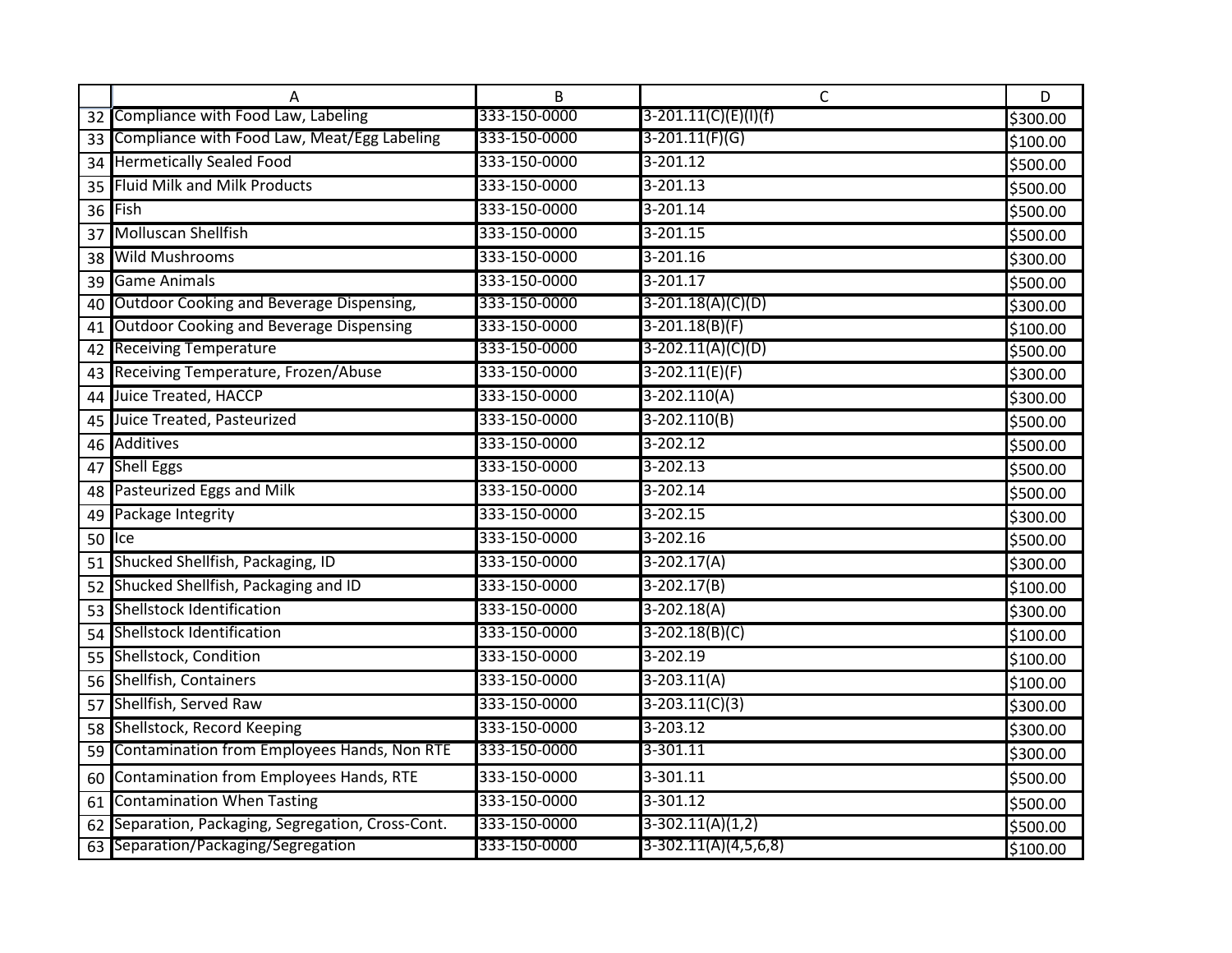|    | A                                          | B            | C                   | D        |
|----|--------------------------------------------|--------------|---------------------|----------|
| 64 | Containers Identified/Common Name          | 333-150-0000 | $3 - 302.12$        | \$100.00 |
| 65 | Pasteurized Eggs, Certain Recipes          | 333-150-0000 | $3 - 302.13$        | \$500.00 |
| 66 | <b>Unapproved Additives</b>                | 333-150-0000 | 3-302.14            | \$500.00 |
| 67 | <b>Washing Fruits and Vegetables</b>       | 333-150-0000 | $3 - 302.15$        | \$100.00 |
| 68 | <b>Exterior Ice Prohibited Ingredient</b>  | 333-150-0000 | 3-303.11            | \$500.00 |
| 69 | Food in Contact with Water or Ice          | 333-150-0000 | $3 - 303.12$        | \$100.00 |
| 70 | Food in Contact with Soiled Items          | 333-150-0000 | $3 - 304.11$        | \$500.00 |
| 71 | In-Use Utensils/Between-Use Storage        | 333-150-0000 | $3 - 304.12$        | \$100.00 |
| 72 | Linens and Napkins, Use Limitation         | 333-150-0000 | $3 - 304.13$        | \$100.00 |
| 73 | Wiping Cloths, Use Limitation              | 333-150-0000 | 3-304.14            | \$100.00 |
| 74 | Gloves, Use Limitation                     | 333-150-0000 | $3-304.15(A)$       | \$500.00 |
| 75 | Gloves, Use Limitation, Design             | 333-150-0000 | $3-304.15(B)(D)(E)$ | \$100.00 |
| 76 | <b>Clean Tableware for Second Portions</b> | 333-150-0000 | 3-304.16            | \$100.00 |
| 77 | <b>Refilling Returnables</b>               | 333-150-0000 | $3 - 304.17$        | \$100.00 |
|    | 78 Food Storage                            | 333-150-0000 | $3 - 305.11$        | \$100.00 |
| 79 | Food Storage, Prohibited Areas             | 333-150-0000 | $3 - 305.12$        | \$100.00 |
| 80 | Vended Food, Original Container            | 333-150-0000 | $3 - 305.13$        | \$100.00 |
| 81 | <b>Food Preparation</b>                    | 333-150-0000 | $3 - 305.14$        | \$100.00 |
| 82 | <b>Food Display</b>                        | 333-150-0000 | $3 - 306.11$        | \$300.00 |
| 83 | <b>Condiments, Protection</b>              | 333-150-0000 | $3-306.12(A)$       | \$300.00 |
| 84 | Condiments, Protection, Vending            | 333-150-0000 | $3-306.12(B)$       | \$100.00 |
| 85 | Consumer Self-Service, Raw Meat            | 333-150-0000 | $3-306.13(A)$       | \$500.00 |
| 86 | <b>Consumer Self-Service Operations</b>    | 333-150-0000 | $3-306.13(B)(C)$    | \$300.00 |
| 87 | Returned Food and Reservice of Food        | 333-150-0000 | 3-306.14            | \$500.00 |
| 88 | <b>Miscellaneous Sources</b>               | 333-150-0000 | $3 - 307.11$        | \$100.00 |
| 89 | Food Transportation, Private Vehicles      | 333-150-0000 | $3 - 307.12$        | \$100.00 |
| 90 | Raw Animal Foods                           | 333-150-0000 | $3-401.11(A)(B)(2)$ | 5500.00  |
| 91 | Raw Amimal Foods, Oven Temperature         | 333-150-0000 | $3-401.11(B)(1)$    | \$300.00 |
| 92 | Microwave Cooking                          | 333-150-0000 | $3-401.12(A)(B)(D)$ | \$100.00 |
| 93 | Microwave Cooking, 165°F                   | 333-150-0000 | $3 - 401.12(C)$     | \$500.00 |
| 94 | Plant Foods for Hot Holding                | 333-150-0000 | $3-401.13$          | \$300.00 |
| 95 | Non-Continuous Cooking                     | 333-150-0000 | $3-401.14(A)$ -(E)  | \$500.00 |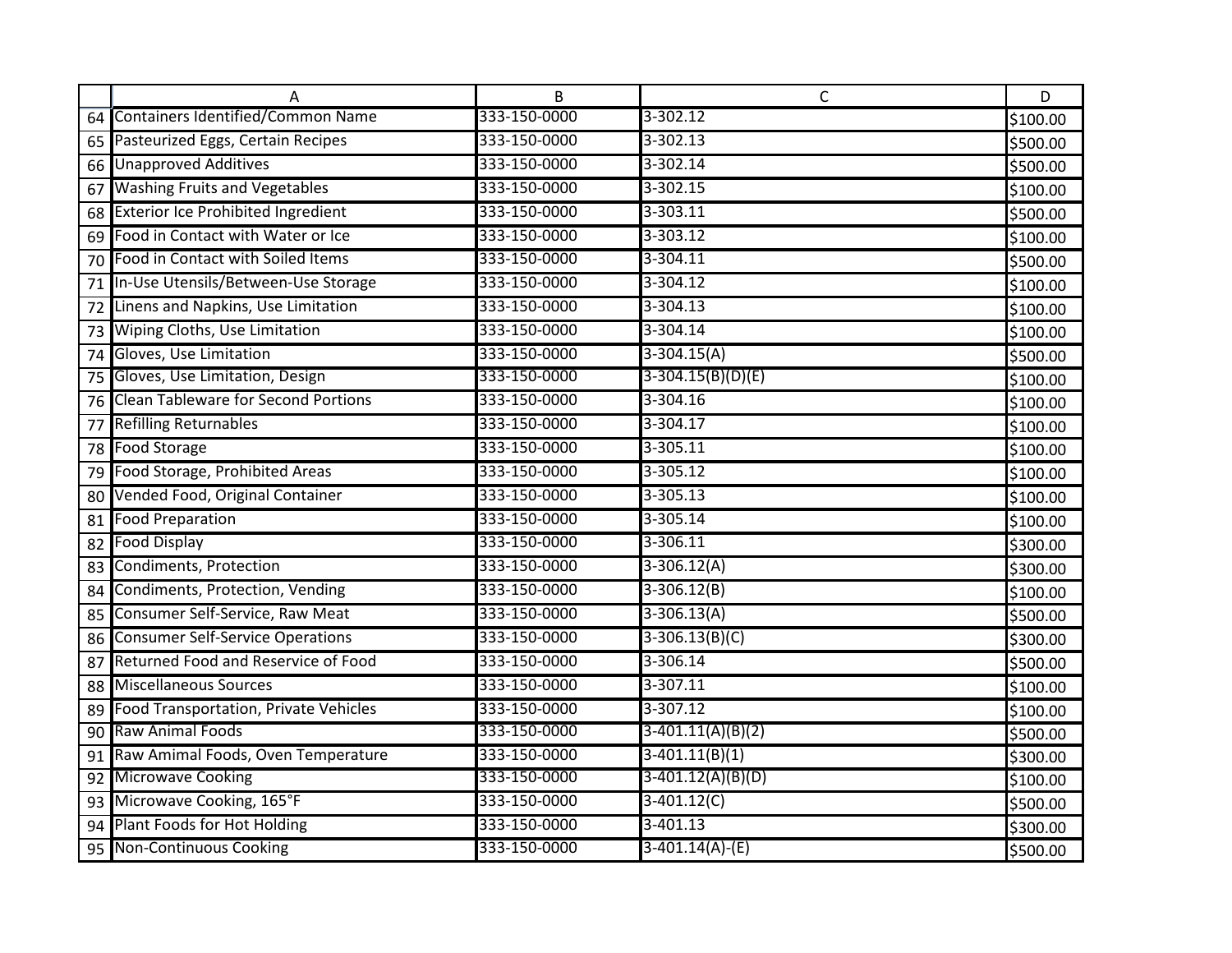|    | A                                                 | B            | C                                                   | D        |
|----|---------------------------------------------------|--------------|-----------------------------------------------------|----------|
| 96 | Non-Continuous Cooking, Procedures                | 333-150-0000 | $3 - 401.14(F)$                                     | \$300.00 |
| 97 | <b>Parasite Destruction</b>                       | 333-150-0000 | 3-402.11                                            | \$500.00 |
| 98 | Records, Creation and Retention                   | 333-150-0000 | $3 - 402.12$                                        | \$300.00 |
| 99 | <b>Reheating for Hot Holding</b>                  | 333-150-0000 | $3 - 403.11$                                        | \$500.00 |
|    | 100 Treating Juice                                | 333-150-0000 | $3-404.11(A)$                                       | \$500.00 |
|    | 101 Treating Juice, Labeling                      | 333-150-0000 | $3-404.11(B)$                                       | \$300.00 |
|    | 102 Frozen Food                                   | 333-150-0000 | $3 - 501.11$                                        | \$100.00 |
|    | 103 Slacking                                      | 333-150-0000 | $3 - 501.12$                                        | \$100.00 |
|    | 104 Thawing                                       | 333-150-0000 | $3 - 501.13$                                        | \$100.00 |
|    | 105 Cooling                                       | 333-150-0000 | $3 - 501.14$                                        | \$500.00 |
|    | 106 Cooling Methods                               | 333-150-0000 | $3 - 501.15$                                        | \$300.00 |
|    | 107 Hot and Cold Holding                          | 333-150-0000 | $3 - 501.16$                                        | \$500.00 |
|    | 108 Ready-to-Eat Food, Dating                     | 333-150-0000 | $3 - 501.17$                                        | \$300.00 |
|    | 109 Ready-to-Eat Food, Disposition                | 333-150-0000 | $3 - 501.18(A)$                                     | \$500.00 |
|    | 110 Ready-to-Eat Food, Disposition, Vending       | 333-150-0000 | $3-501.18(B)$                                       | \$100.00 |
|    | 111 Time Public Health Contol, Marking/Procedures | 333-150-0000 | $3-501.19(A)(B)(2)(C)(2,3)$                         | 5300.00  |
|    | 112 Time as a Public Health Control               | 333-150-0000 | $3-501.19(B)(1,3,4)(C)(1,4,5)$                      | \$500.00 |
|    | 113 Variance Requirement                          | 333-150-0000 | $3 - 502.11$                                        | \$300.00 |
|    | 114 Reduced Oxygen Packaging, Criteria            | 333-150-0000 | 3-502.12(A)(B)(4)(C)(D)(2b-e)(E)(1)                 | \$500.00 |
|    | 115 ROP, Procedures/HACCP                         | 333-150-0000 | $3502.12(B)(1,2,3,5,6)(D)(1)(2a,f-h)(3)(4)(E)(2-4)$ | \$300.00 |
|    | 116 Standards of Identity                         | 333-150-0000 | $3 - 601.11$                                        | \$100.00 |
|    | 117 Honestly Presented                            | 333-150-0000 | $3 - 601.12$                                        | \$100.00 |
|    | 118 Food Labels                                   | 333-150-0000 | $3-602.11(A)(B)(1-4,6,7)(C)$                        | \$100.00 |
|    | 119 Food Labels, Allergens                        | 333-150-0000 | $3-602.11(B)(5)$                                    | \$300.00 |
|    | 120 Other Forms of Information                    | 333-150-0000 | 3-602.12                                            | \$100.00 |
|    | 121 Consumer Advisory                             | 333-150-0000 | $3 - 603.11$                                        | \$300.00 |
|    | 122 Discarded Contaminated Food                   | 333-150-0000 | $3 - 701.11$                                        | \$500.00 |
|    | 123 Material Characteristics, Safe                | 333-150-0000 | $4 - 101.11(A)$                                     | \$500.00 |
|    | 124 Material Characteristics                      | 333-150-0000 | $4-101.11(B)-(E)$                                   | \$100.00 |
|    | 125 Cast Iron                                     | 333-150-0000 | $4 - 101.12$                                        | \$100.00 |
|    | 126 Lead in Utensils                              | 333-150-0000 | $4-101.13(A)(B)$                                    | \$500.00 |
|    | 127 Lead in Solder and Flux                       | 333-150-0000 | $4 - 101.13(C)$                                     | \$100.00 |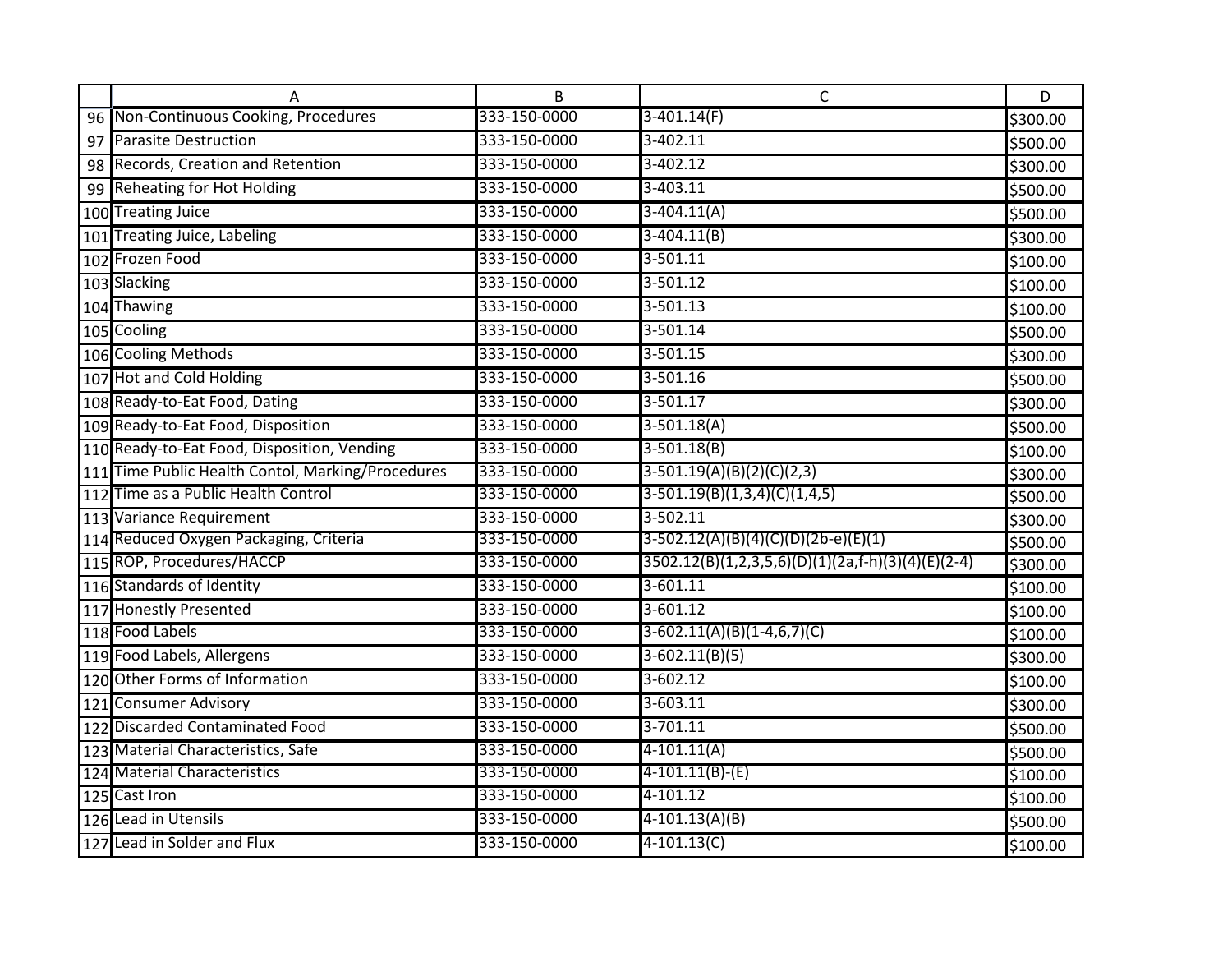| Α                                               | B            | С                      | D        |
|-------------------------------------------------|--------------|------------------------|----------|
| 128 Copper                                      | 333-150-0000 | $4 - 101.14$           | \$500.00 |
| 129 Galvanized Metal                            | 333-150-0000 | $4 - 101.15$           | \$500.00 |
| 130 Sponges                                     | 333-150-0000 | 4-101.16               | \$100.00 |
| 131 Wood                                        | 333-150-0000 | $4 - 101.17$           | \$100.00 |
| <b>132 Nonstick Coatings</b>                    | 333-150-0000 | $4 - 101.18$           | \$100.00 |
| 133 Nonfood-Contact Surfaces, Materials         | 333-150-0000 | 4-101.19               | \$100.00 |
| 134 Characteristics - Single Service/Use, Safe  | 333-150-0000 | $4-102.11(A)(1)(B)(1)$ | \$500.00 |
| 135 Characteristics - Single Service/Use        | 333-150-0000 | $4-102.11(A)(2)(B)(2)$ | \$100.00 |
| 136 Equipment and Utensils, Design/Construction | 333-150-0000 | 4-201.11               | \$100.00 |
| 137 Food Temp. Measuring Devices, Glass         | 333-150-0000 | 4-201.12               | \$500.00 |
| 138 Food-Contact Surfaces, Design               | 333-150-0000 | 4-202.11               | \$300.00 |
| 139 CIP Equipment, Design Sanitizing            | 333-150-0000 | $4-202.12(A)(1)$       | \$300.00 |
| 140 CIP Equipment, Design                       | 333-150-0000 | $4-202.12(A)(2)(B)$    | \$100.00 |
| 141 "V" Threads                                 | 333-150-0000 | $4 - 202.13$           | \$100.00 |
| 142 Hot Oil Filtering Equipment                 | 333-150-0000 | $4 - 202.14$           | \$100.00 |
| 143 Can Openers                                 | 333-150-0000 | $4 - 202.15$           | \$100.00 |
| 144 Nonfood-Contact Surfaces, Design            | 333-150-0000 | $4 - 202.16$           | \$100.00 |
| 145 Kick Plates, Removable                      | 333-150-0000 | 4-202.17               | \$100.00 |
| 146 Ventilation Hood, Filters                   | 333-150-0000 | $4 - 202.18$           | \$100.00 |
| 147 Food Temp Measuring Devices, Accuracy       | 333-150-0000 | $4 - 203.11$           | \$300.00 |
| 148 Air/Water TMD, Accuracy                     | 333-150-0000 | 4-203.12               | \$300.00 |
| 149 Pressure Measuring Devices                  | 333-150-0000 | $4 - 203.13$           | \$100.00 |
| 150 Ventilation Hoods, Drip Prevention          | 333-150-0000 | 4-204.11               | \$100.00 |
| 151 Molluscan Shellfish Tanks, Display          | 333-150-0000 | $4 - 204.110(A)$       | \$500.00 |
| 152 Molluscan Shellfish Tanks, Operation        | 333-150-0000 | $4 - 204.110(B)$       | \$300.00 |
| 153 Vending Machines, Automatic Shutoff         | 333-150-0000 | 4-204.111              | \$100.00 |
| 154 Air/Water TMD, Design/Location              | 333-150-0000 | 4-204.112(A)(B)(D)     | \$100.00 |
| 155 Food/Water TMD, Scale                       | 333-150-0000 | $4 - 204.112(E)$       | \$300.00 |
| 156 Warewasher, Data Plate                      | 333-150-0000 | 4-204.113              | \$100.00 |
| 157 Warewasher, Internal Baffles                | 333-150-0000 | 4-204.114              | \$100.00 |
| 158 Warewasher, Temp. Measuring Devices         | 333-150-0000 | 4-204.115              | \$300.00 |
| 159 Manual Warewashing, Heaters/Baskets         | 333-150-0000 | $4 - 204.116$          | \$300.00 |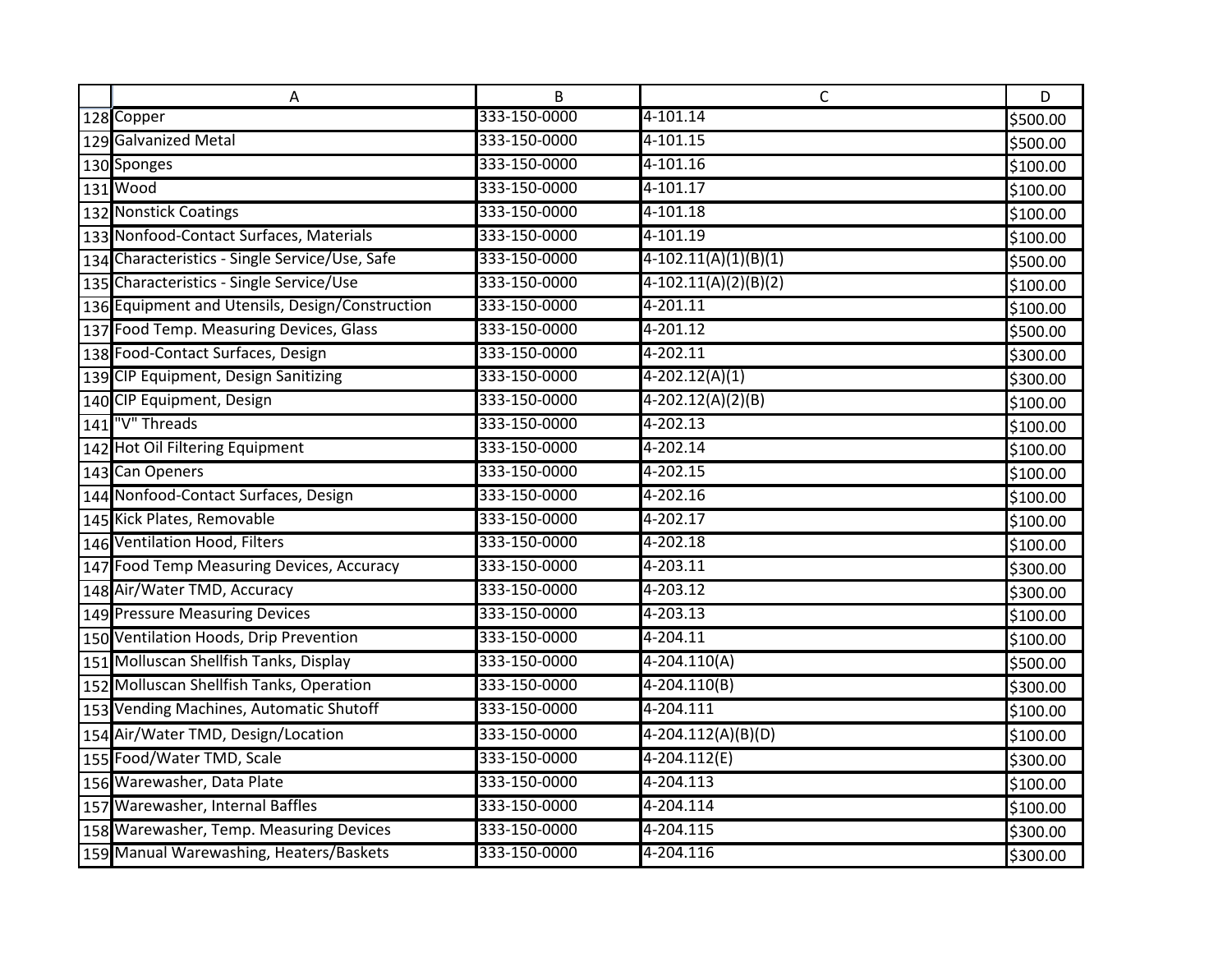| Α                                          | B            | C                     | D        |
|--------------------------------------------|--------------|-----------------------|----------|
| 160 Warewasher, Sanitizer Indicator        | 333-150-0000 | 4-204.117             | \$300.00 |
| 161 Warewasher, Flow Pressure Device       | 333-150-0000 | 4-204.118             | \$100.00 |
| 162 Sinks and Drainbaords, Self-Draining   | 333-150-0000 | 4-204.119             | \$100.00 |
| 163 Equipment Openings, Closures/Deflector | 333-150-0000 | $4 - 204.12$          | \$100.00 |
| 164 Equipment Compartments, Drainage       | 333-150-0000 | 4-204.120             | \$100.00 |
| 165 Vending Machines/Liquid Wastes         | 333-150-0000 | 4-204.121             | \$100.00 |
| 166 Case Lot Handling/Moveability          | 333-150-0000 | 4-204.122             | \$100.00 |
| 167 Vending Machine Doors and Openings     | 333-150-0000 | 4-204.123             | \$100.00 |
| 168 Dispensing Equipment Barriers          | 333-150-0000 | $4 - 204.13(A) - (D)$ | 5100.00  |
| 169 Dispensing Equipment Barriers, Vending | 333-150-0000 | $4-204.13(A)$ -(D)    | \$100.00 |
| 170 Dispensing Equipment Vending, Liquid   | 333-150-0000 | $4 - 204.13(E)$       | \$100.00 |
| 171 Vending Machine, Stage Closure         | 333-150-0000 | 4-204.14              | \$100.00 |
| 172 Bearings and Gear Boxes, Leakproof     | 333-150-0000 | $4 - 204.15$          | \$100.00 |
| 173 Beverage Tubing, Separation            | 333-150-0000 | $4 - 204.16$          | \$100.00 |
| 174 Ice Units, Separation of Drains        | 333-150-0000 | $4 - 204.17$          | \$100.00 |
| 175 Condenser Unit, Separation             | 333-150-0000 | 4-204.18              | \$100.00 |
| 176 Can Openers on Vending Machines        | 333-150-0000 | 4-204.19              | \$100.00 |
| 177 Cooling/Heating/Holding Capacities     | 333-150-0000 | 4-301.11              | \$300.00 |
| 178 Warewashing, Sink Requirements         | 333-150-0000 | $4 - 301.12(A)(B)$    | \$300.00 |
| 179 Warewashing, Mobile Food Units         | 333-150-0000 | $4 - 301.12(G)$       | \$100.00 |
| 180 Drainboards                            | 333-150-0000 | 4-301.13              | \$100.00 |
| 181 Ventilation Hood Systems, Adequacy     | 333-150-0000 | 4-301.14              | \$100.00 |
| 182 Clothes Washers and Dryers             | 333-150-0000 | $4 - 301.15$          | \$100.00 |
| 183 Utensils for Consumer Self-Service     | 333-150-0000 | 4-302.11              | \$300.00 |
| 184 Food Temp Meas. Devices, Provided      | 333-150-0000 | 4-302.12              | \$300.00 |
| 185 Ware. Temp. Meas. Devices, Provided    | 333-150-0000 | 4-302.13              | \$100.00 |
| 186 Sanitizing Solution Testing Devices    | 333-150-0000 | 4-302.14              | \$300.00 |
| 187 Equipment Location/Preventing Contam.  | 333-150-0000 | $4 - 401.11(A)$       | \$100.00 |
| 188 Equipment Location, Washer/Dryer       | 333-150-0000 | $4 - 401.11(C)$       | \$100.00 |
| 189 Fixed Equipment, Spacing/Sealing       | 333-150-0000 | 4-402.11              | \$100.00 |
| 190 Fixed Equipment, Elevation/Sealing     | 333-150-0000 | 4-402.12              | \$100.00 |
| 191 Good Repair and Proper Adjustment      | 333-150-0000 | 4-501.11              | \$100.00 |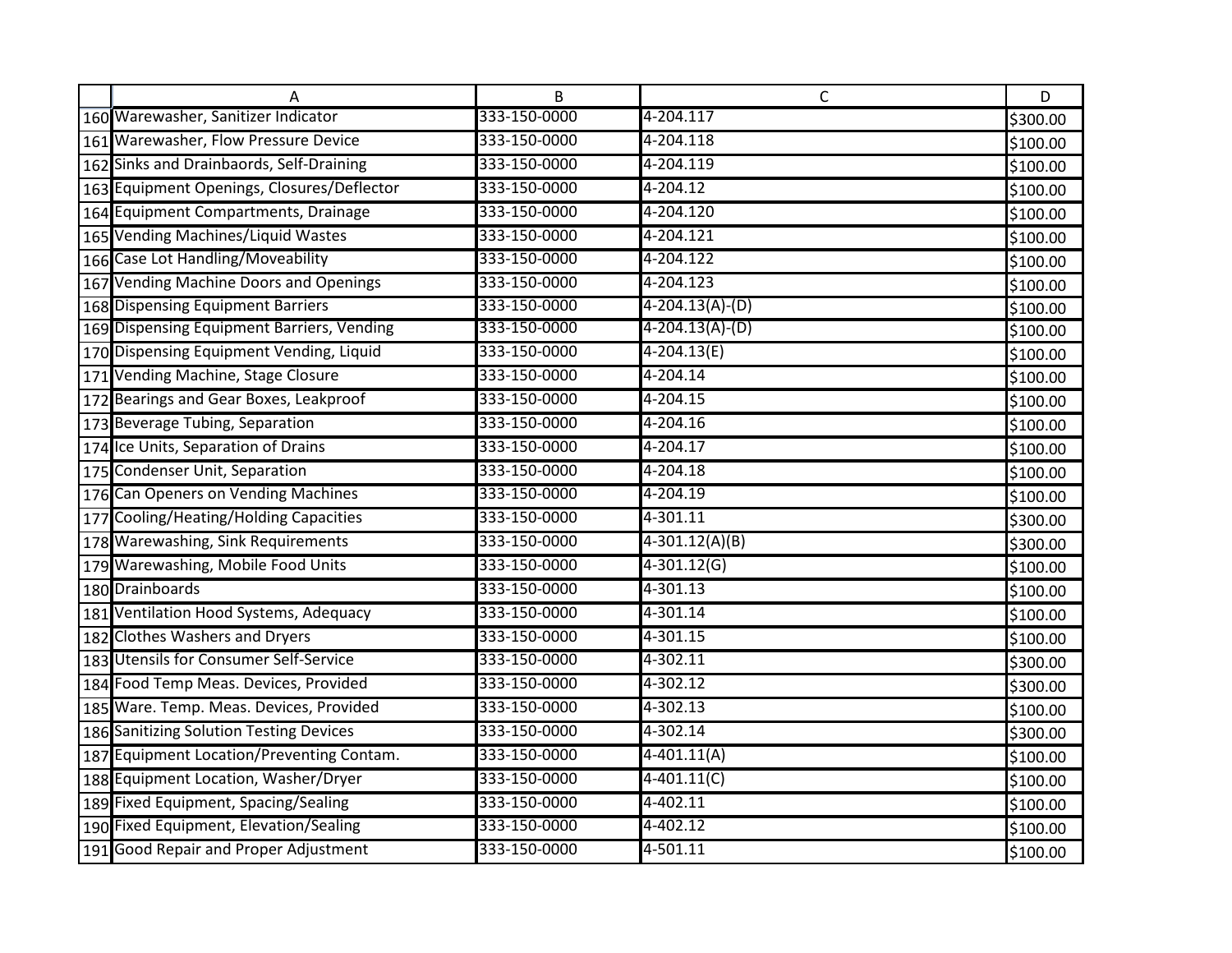| A                                               | B            | C                  | D        |
|-------------------------------------------------|--------------|--------------------|----------|
| 192 Warewasher, Wash Solution Temperature       | 333-150-0000 | 4-501.110          | \$300.00 |
| 193 Warewashing, Sanitizer Water Temp.          | 333-150-0000 | 4-501.111          | \$500.00 |
| 194 Warewasher, Sanitizer Water Temp.           | 333-150-0000 | 4-501.112          | \$300.00 |
| 195 Warewasher, Sanitization Pressure           | 333-150-0000 | 4-501.113          | \$100.00 |
| 196 Chemical Sanitizer, Chlorine                | 333-150-0000 | 4-501.114(A)       | \$500.00 |
| 197 Chemical Sanitizer, Iodine                  | 333-150-0000 | $4 - 501.114(B)$   | \$500.00 |
| 198 Chemical Sanitizer, Quats                   | 333-150-0000 | $4 - 501.114(C)$   | \$500.00 |
| 199 Determining Sanitizer Concentration         | 333-150-0000 | 4-501.116          | \$300.00 |
| 200 Cutting Surfaces                            | 333-150-0000 | 4-501.12           | \$100.00 |
| 201 Microwave Ovens                             | 333-150-0000 | 4-501.13           | \$100.00 |
| 202 Equipment, Cleaning Frequency               | 333-150-0000 | 4-501.14           | \$100.00 |
| 203 Warewasher, Operating Instruction           | 333-150-0000 | $4 - 501.15$       | \$100.00 |
| 204 Warewashing Sinks, Use Limitation           | 333-150-0000 | 4-501.16           | \$100.00 |
| 205 Warewashing, Cleaning Agents                | 333-150-0000 | $4 - 501.17$       | \$300.00 |
| 206 Warewashing, Clean Solutions                | 333-150-0000 | $4 - 501.18$       | \$100.00 |
| 207 Warewashing, Wash Solution Temperature      | 333-150-0000 | 4-501.19           | \$300.00 |
| 208 Utensils/TMD, Maintained in Good Repair     | 333-150-0000 | $4 - 502.11(A)(C)$ | \$100.00 |
| 209 Good Repair and Calibration, Food/Air       | 333-150-0000 | $4 - 502.11(B)$    | \$300.00 |
| 210 Single-Service/Use Articles, Req. Use       | 333-150-0000 | 4-502.12           | \$500.00 |
| 211 Bulk Milk Tubes/Single-Service Use Limit    | 333-150-0000 | 4-502.13           | \$100.00 |
| 212 Shells Use Limitation                       | 333-150-0000 | 4-502.14           | \$100.00 |
| 213 Equipment Food-Contact Surfaces Clean       | 333-150-0000 | $4 - 601.11(A)$    | \$300.00 |
| 214 Cooking and Non-Food Contact Surfaces Clean | 333-150-0000 | $4-601.11(B)(C)$   | \$100.00 |
| 215 Food-Contact Surface, Cleaning Freq.        | 333-150-0000 | $4-602.11(A)(C)$   | \$500.00 |
| 216 Food-Contact Non-PHF, Cleaning Freq.        | 333-150-0000 | $4 - 602.11(E)$    | \$100.00 |
| 217 Cooking and Baking Equipment, Freq.         | 333-150-0000 | 4-602.12           | \$100.00 |
| 218 Nonfood-Contact Surface, Cleaning Freq      | 333-150-0000 | $4 - 602.13$       | \$100.00 |
| 219 Dry Cleaning                                | 333-150-0000 | $4 - 603.11$       | \$100.00 |
| 220 Precleaning                                 | 333-150-0000 | 4-603.12           | \$100.00 |
| 221 Loading of Soiled Items, Warewasher         | 333-150-0000 | 4-603.13           | \$100.00 |
| 222 Wet Cleaning                                | 333-150-0000 | 4-603.14           | \$100.00 |
| 223 Washing, Alternative Manual Equipment       | 333-150-0000 | $4 - 603.15$       | \$100.00 |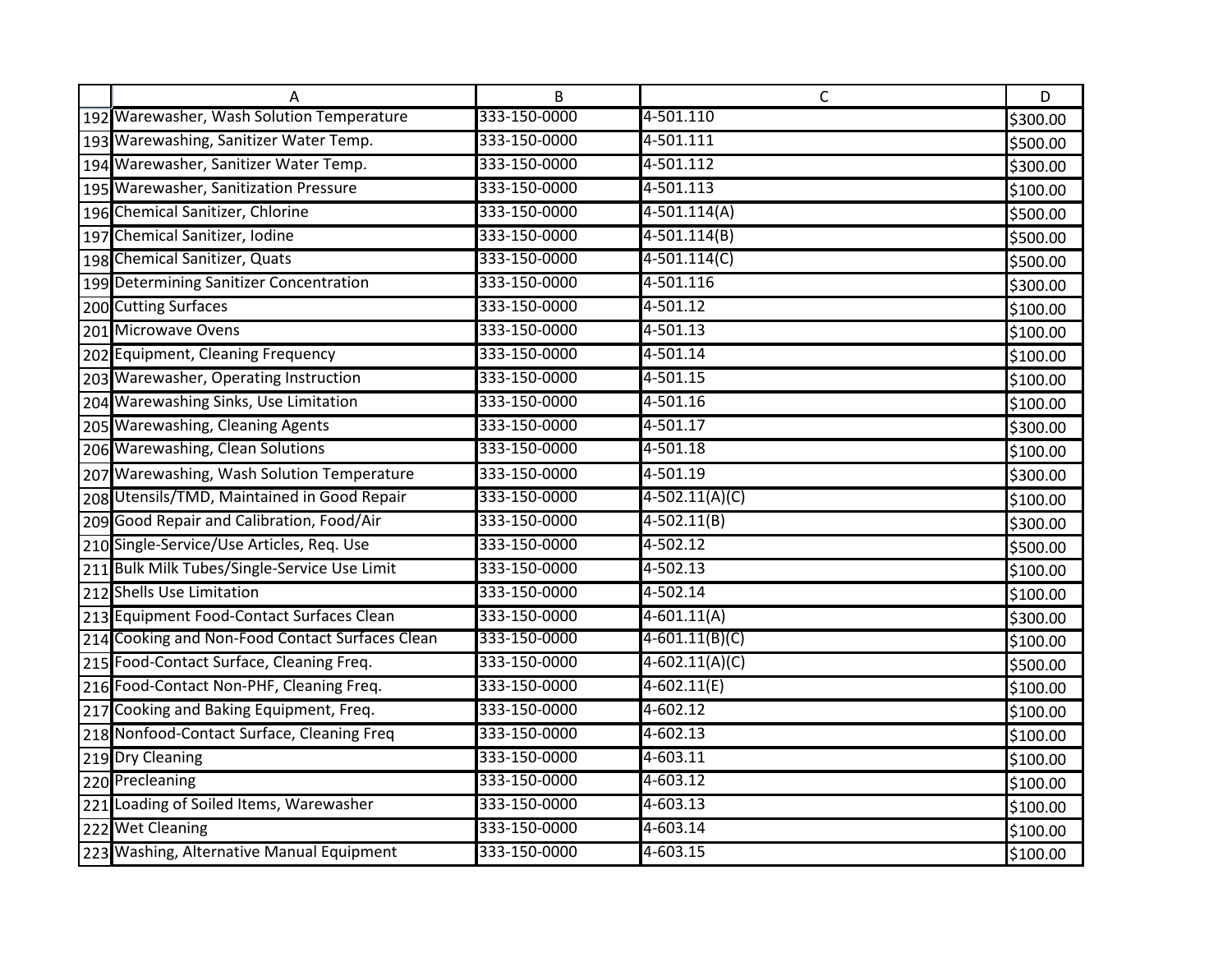| A                                          | B            | C               | D        |
|--------------------------------------------|--------------|-----------------|----------|
| 224 Rinsing Procedures                     | 333-150-0000 | $4 - 603.16$    | \$100.00 |
| 225 Returnables, Cleaning for Refilling    | 333-150-0000 | 4-603.17        | \$500.00 |
| 226 Sanitizing Frequency, After Cleaning   | 333-150-0000 | 4-702.11        | \$500.00 |
| 227 Sanitizing, Hot Water and Chemical     | 333-150-0000 | 4-703.11        | \$500.00 |
| 228 Clean Linens                           | 333-150-0000 | 4-801.11        | \$100.00 |
| 229 Frequency, Specifications, Linens      | 333-150-0000 | 4-802.11        | \$100.00 |
| 230 Storage of Soiled Linens               | 333-150-0000 | 4-803.11        | \$100.00 |
| 231 Mechanical Washing, Linens             | 333-150-0000 | 4-803.12        | \$100.00 |
| 232 Use of Laundry Facilities              | 333-150-0000 | 4-803.13        | \$100.00 |
| 233 Equipment and Utensils, Air-Drying     | 333-150-0000 | 4-901.11        | \$100.00 |
| 234 Wiping Cloths, Air-Drying              | 333-150-0000 | 4-901.12        | \$100.00 |
| 235 Food-Contact Surfaces, Lubrication     | 333-150-0000 | 4-902.11        | \$100.00 |
| 236 Equipment, Reassembly                  | 333-150-0000 | 4-902.12        | \$100.00 |
| 237 Storage of Equipment, Utensils, Linens | 333-150-0000 | 4-903.11        | \$100.00 |
| 238 Prohibitions, Storage                  | 333-150-0000 | 4-903.12        | \$100.00 |
| 239 Kitchenware and Tableware, Handling    | 333-150-0000 | 4-904.11        | \$100.00 |
| 240 Soiled and Clean Tableware             | 333-150-0000 | 4-904.12        | \$100.00 |
| 241 Preset Tableware                       | 333-150-0000 | 4-904.13        | \$100.00 |
| 242 Rinsing after Cleaning and Sanitizing  | 333-150-0000 | 4-904.14        | \$100.00 |
| 243 Approved Water System                  | 333-150-0000 | 5-101.11        | \$500.00 |
| 244 System Flushing and Disinfection       | 333-150-0000 | $5 - 101.12$    | \$500.00 |
| 245 Bottled Drinking Water                 | 333-150-0000 | $5 - 101.13$    | \$500.00 |
| 246 Standards, Water Quality               | 333-150-0000 | $5 - 102.11$    | \$500.00 |
| 247 Nondrinking Water                      | 333-150-0000 | $5 - 102.12$    | \$500.00 |
| 248 Water Quality Sampling                 | 333-150-0000 | $5 - 102.13$    | \$300.00 |
| 249 Sample Report, Non-Drinking Water      | 333-150-0000 | $5 - 102.14$    | \$100.00 |
| 250 Capacity                               | 333-150-0000 | $5 - 103.11$    | \$300.00 |
| 251 Pressure                               | 333-150-0000 | $5 - 103.12$    | \$300.00 |
| 252 System, Distribution                   | 333-150-0000 | 5-104.11        | \$300.00 |
| 253 Alternative Water Supply               | 333-150-0000 | $5 - 104.12$    | \$300.00 |
| 254 Materials Approved, Plumbing System    | 333-150-0000 | $5 - 201.11$    | \$500.00 |
| 255 Approved Plumbing System, Design       | 333-150-0000 | $5 - 202.11(A)$ | \$500.00 |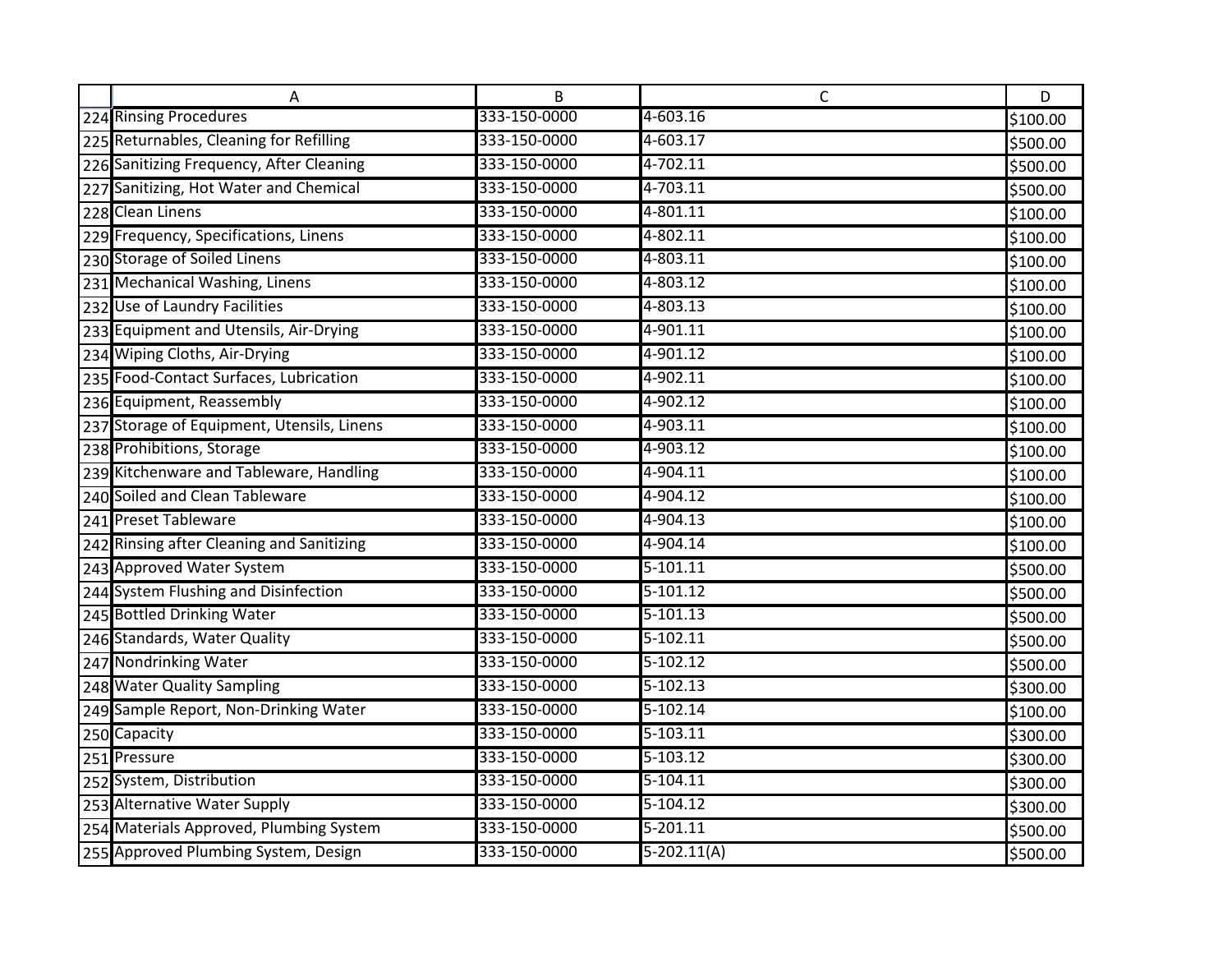| A                                          | B            | C                  | D        |
|--------------------------------------------|--------------|--------------------|----------|
| 256 Cleanable Plumbing Fixtures            | 333-150-0000 | $5 - 202.11(B)$    | \$100.00 |
| 257 Handwashing Sink, Temperature          | 333-150-0000 | $5 - 202.12(A)$    | \$300.00 |
| 258 Handwashing Sink, Installation         | 333-150-0000 | 5-202.12(B)(C)(D)  | \$100.00 |
| 259 Backflow Prevention, Air Gap           | 333-150-0000 | $5 - 202.13$       | \$500.00 |
| 260 Backflow Prevention Device, Design     | 333-150-0000 | $5 - 202.14$       | \$500.00 |
| 261 Conditioning Device, Design            | 333-150-0000 | $5 - 202.15$       | 5100.00  |
| 262 Handwashing Sinks, Numbers             | 333-150-0000 | $5 - 203.11$       | \$300.00 |
| 263 Handwashing, Mobile Food Units         | 333-150-0000 | $5 - 203.11$       | \$100.00 |
| 264 Toilets and Urinals, Numbers           | 333-150-0000 | $5 - 203.12$       | \$300.00 |
| 265 Service Sink                           | 333-150-0000 | $5 - 203.13$       | \$100.00 |
| 266 Service Sink, Mobile Food Units        | 333-150-0000 | $5 - 203.13$       | \$100.00 |
| 267 Backflow Prevention Device/Required    | 333-150-0000 | $5 - 203.14$       | \$500.00 |
| 268 Backflow Prevention Device, Carbonator | 333-150-0000 | $5 - 203.15$       | \$500.00 |
| 269 Handwashing Sinks, Location            | 333-150-0000 | $5 - 204.11$       | \$300.00 |
| 270 Backflow Prevention Devices/Location   | 333-150-0000 | $5 - 204.12$       | \$100.00 |
| 271 Conditioning Device, Location          | 333-150-0000 | $5 - 204.13$       | \$100.00 |
| 272 Handwashing Sink Accessible            | 333-150-0000 | $5 - 205.11$       | \$300.00 |
| 273 Prohibiting a Cross Connection         | 333-150-0000 | $5 - 205.12(A)$    | \$500.00 |
| 274 Nondrinking Water System, Identified   | 333-150-0000 | $5 - 205.12(B)$    | \$300.00 |
| 275 Scheduling Device Inspection/Service   | 333-150-0000 | $5 - 205.13$       | \$300.00 |
| 276 Fogging Device Reservoir/Cleaning      | 333-150-0000 | $5 - 205.14$       | \$500.00 |
| 277 Plumbing System Repair/Maintenance     | 333-150-0000 | $5-205.15(A)$      | \$500.00 |
| 278 Plumbing System Repair                 | 333-150-0000 | $5 - 205.15(B)$    | \$100.00 |
| 279 Water Tank, Safe Materials             | 333-150-0000 | $5 - 301.11(A)$    | \$100.00 |
| 280 Water Tank, Approved Materials         | 333-150-0000 | $5 - 301.11(B)(C)$ | \$100.00 |
| 281 Enclosed Water System, Sloped to Drain | 333-150-0000 | 5-302.11           | \$100.00 |
| 282 Inspection and Cleaning Port           | 333-150-0000 | $5 - 302.12$       | \$100.00 |
| 283 "V" Type Threads, Use Limitation       | 333-150-0000 | $5 - 302.13$       | \$100.00 |
| 284 Tank Vent, Protected                   | 333-150-0000 | $5 - 302.14$       | \$100.00 |
| 285 Inlet and Outlet, Sloped to Drain      | 333-150-0000 | $5 - 302.15$       | \$100.00 |
| 286 Hose Construction, Safe                | 333-150-0000 | $5-302.16(A)$      | \$100.00 |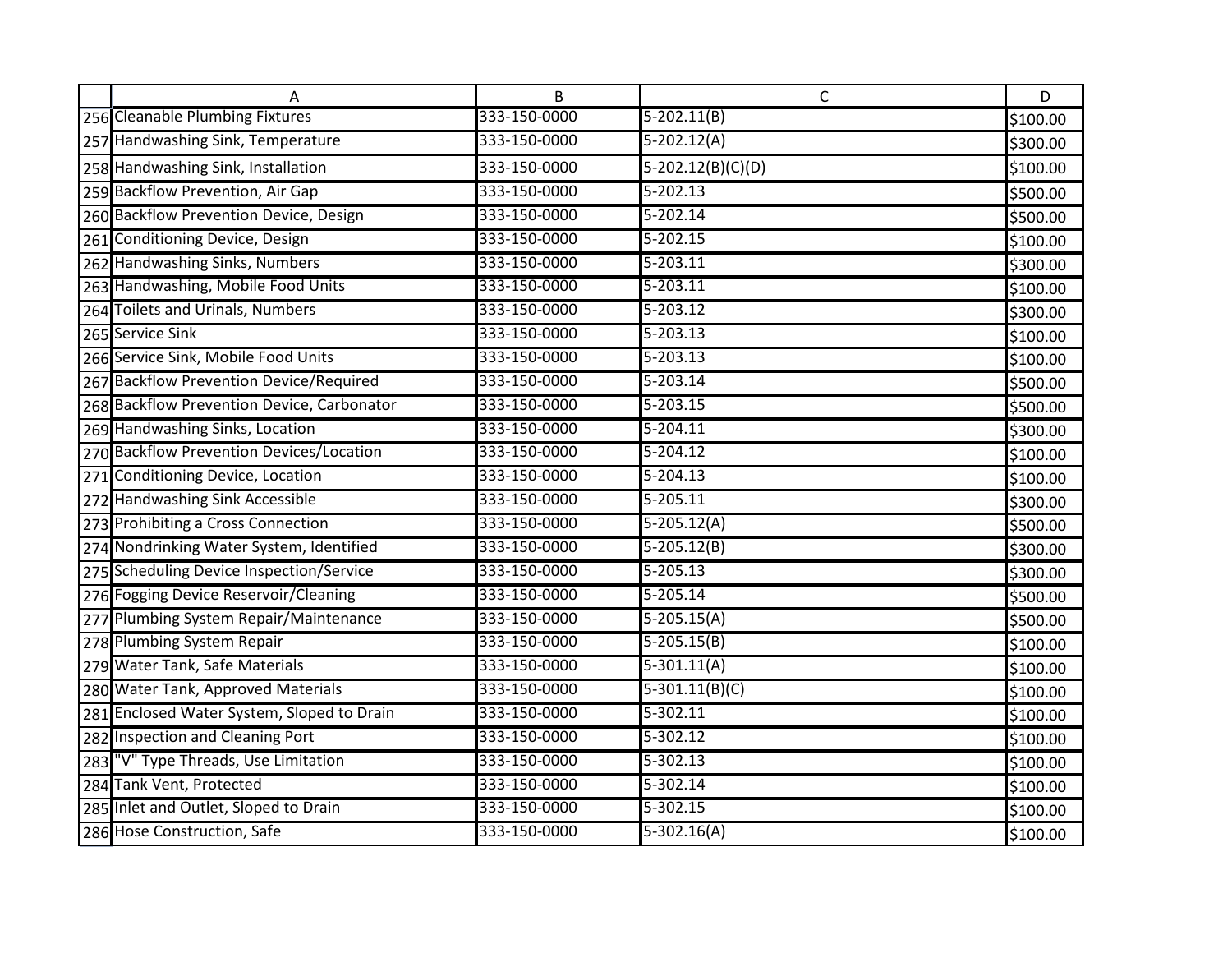| A                                        | B            | C                  | D        |
|------------------------------------------|--------------|--------------------|----------|
| 287 Hose Construction and Identification | 333-150-0000 | $5-302.16(B)-(E)$  | \$100.00 |
| 288 Compressed Air Filter                | 333-150-0000 | $5 - 303.11$       | \$100.00 |
| 289 Protective Cover or Device           | 333-150-0000 | $5 - 303.12$       | \$100.00 |
| 290 Mobile Food Unit Tank Inlet          | 333-150-0000 | $5 - 303.13$       | \$100.00 |
| 291 System Flushing and Disinfection     | 333-150-0000 | $5 - 304.11$       | \$100.00 |
| 292 Pumps and Hoses, Backflow Protection | 333-150-0000 | $5 - 304.12$       | \$100.00 |
| 293 Protecting Inlet, Outlet and Hose    | 333-150-0000 | 5-304.13           | \$100.00 |
| 294 Tanks, Pumps and Hoses, Dedicated    | 333-150-0000 | $5 - 304.14$       | \$100.00 |
| 295 Water System Requirements            | 333-150-0000 | $5 - 305.11(A)(B)$ | \$100.00 |
| 296 Water System Integral                | 333-150-0000 | $5 - 305.11(C)$    | \$100.00 |
| 297 Capacity and Drainage                | 333-150-0000 | $5 - 401.11$       | \$100.00 |
| 298 Backflow Prevention, Waste           | 333-150-0000 | $5 - 402.11$       | \$500.00 |
| 299 Grease Trap                          | 333-150-0000 | $5 - 402.12$       | \$100.00 |
| 300 Conveying Sewage                     | 333-150-0000 | $5 - 402.13$       | \$500.00 |
| 301 Removing Waste, Mobile Food Units    | 333-150-0000 | $5 - 402.14$       | \$100.00 |
| 302 Flushing a Waste Retention Tank      | 333-150-0000 | $5 - 402.15$       | \$100.00 |
| 303 Approved Sewage Disposal System      | 333-150-0000 | $5 - 403.11$       | \$500.00 |
| 304 Other Liquid Wastes and Rainwater    | 333-150-0000 | 5-403.12           | \$100.00 |
| 305 Outdoor Storage Surface              | 333-150-0000 | $5 - 501.11$       | \$100.00 |
| 306 Storing Refuse, Recyclables, Return. | 333-150-0000 | 5-501.110          | \$100.00 |
| 307 Areas/Enclosures/Receptacles, Repair | 333-150-0000 | 5-501.111          | \$100.00 |
| 308 Outside Storage Prohibitions         | 333-150-0000 | 5-501.112          | \$100.00 |
| 309 Covering Receptacles                 | 333-150-0000 | 5-501.113          | \$100.00 |
| 310 Using Drain Plugs                    | 333-150-0000 | $5 - 501.114$      | \$100.00 |
| 311 Maintaining Refuse Areas/Enclosures  | 333-150-0000 | 5-501.115          | \$100.00 |
| 312 Cleaning Receptacles                 | 333-150-0000 | 5-501.116          | \$100.00 |
| 313 Outdoor Enclosure                    | 333-150-0000 | $5 - 501.12$       | \$100.00 |
| 314 Receptacles                          | 333-150-0000 | $5 - 501.13$       | \$100.00 |
| 315 Receptacles in Vending Machines      | 333-150-0000 | 5-501.14           | \$100.00 |
| 316 Outside Receptacles                  | 333-150-0000 | $5 - 501.15$       | \$100.00 |
| 317 Storage Areas, Rooms and Receptacles | 333-150-0000 | $5 - 501.16$       | \$100.00 |
| 318 Toilet Room Receptacle, Covered      | 333-150-0000 | 5-501.17           | \$100.00 |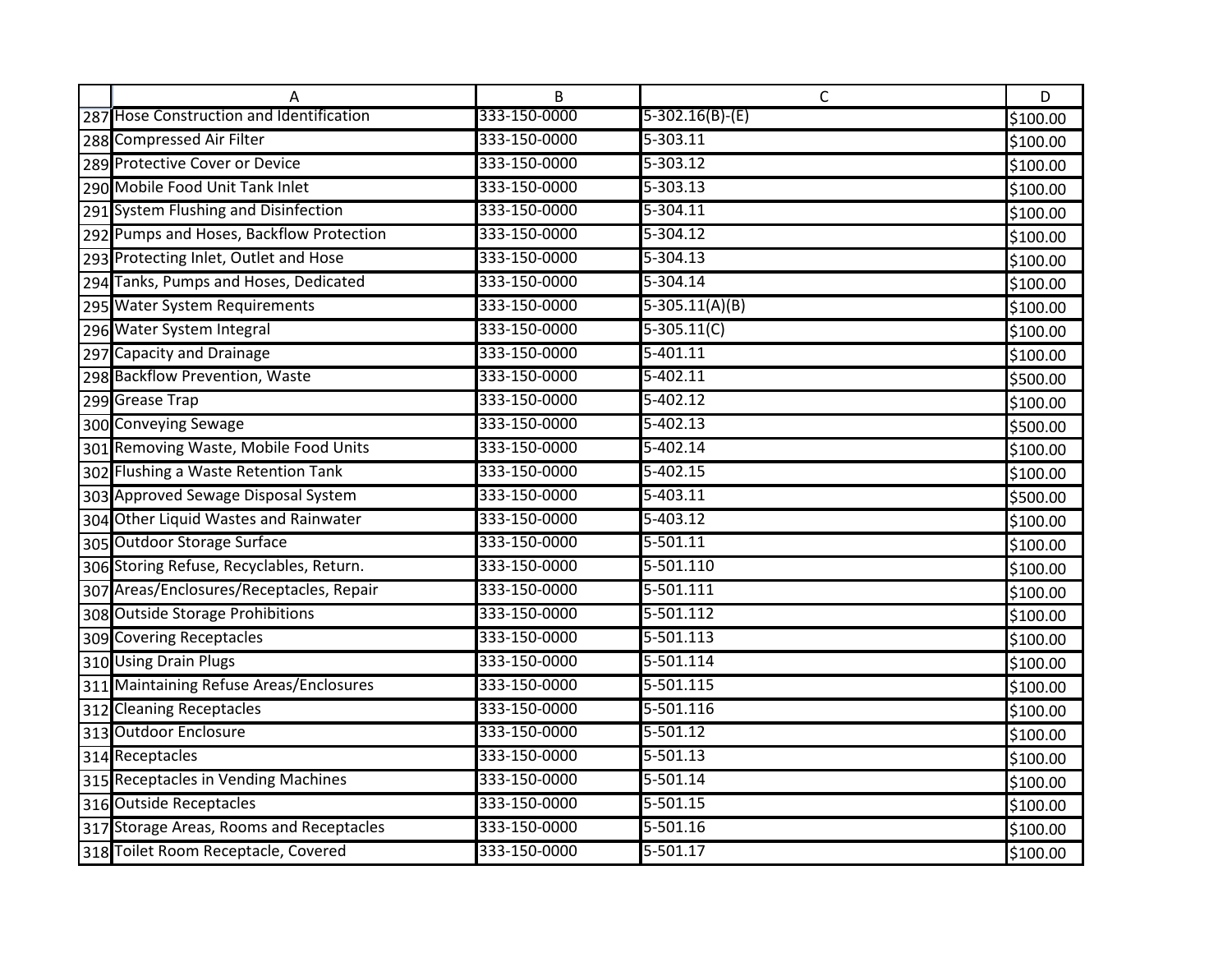| A                                            | B            | $\mathsf{C}$       | D        |
|----------------------------------------------|--------------|--------------------|----------|
| 319 Cleaning Implements and Supplies         | 333-150-0000 | 5-501.18           | \$100.00 |
| 320 Storage Areas and Units/Location         | 333-150-0000 | 5-501.19           | \$100.00 |
| 321 Frequency, Removal                       | 333-150-0000 | $5 - 502.11$       | \$100.00 |
| 322 Receptacles or Vehicles, Removal         | 333-150-0000 | $5 - 502.12$       | \$100.00 |
| 323 Community or Individual Facility         | 333-150-0000 | $5 - 503.11$       | \$100.00 |
| 324 Indoors, Surface Characteristics         | 333-150-0000 | $6 - 101.11$       | \$100.00 |
| 325 Outdoor, Surfaces                        | 333-150-0000 | 6-102.11           | \$100.00 |
| 326 Floors, Walls and Ceilings, Cleanability | 333-150-0000 | $6 - 201.11$       | \$100.00 |
| 327 Utility Service Lines                    | 333-150-0000 | $6 - 201.12$       | \$100.00 |
| 328 Junctures, Coved/Enclosed/Sealed         | 333-150-0000 | $6 - 201.13$       | \$100.00 |
| 329 Carpeting, Restriction/Installation      | 333-150-0000 | $6 - 201.14$       | \$100.00 |
| 330 Floor Covering, Mats and Duckboards      | 333-150-0000 | $6 - 201.15$       | \$100.00 |
| 331 Wall, Ceiling, Coverings/Coatings        | 333-150-0000 | $6 - 201.16$       | \$100.00 |
| 332 Walls and Ceilings, Attachments          | 333-150-0000 | $6 - 201.17$       | \$100.00 |
| 333 Walls, Ceilings, Studs/Joists/Rafters    | 333-150-0000 | $6 - 201.18$       | \$100.00 |
| 334 Light Bulbs, Protective Shielding        | 333-150-0000 | $6 - 202.11$       | \$100.00 |
| 335 Outdoor Refuse Areas, Curbed/Drained     | 333-150-0000 | 6-202.110          | \$100.00 |
| 336 Homes/Living/Sleeping Quarters, Prohib   | 333-150-0000 | 6-202.111          | \$500.00 |
| 337 Living/Sleeping Quarters, Separation     | 333-150-0000 | $6 - 202.112$      | \$100.00 |
| 338 Ventilation System, Exhaust Vents        | 333-150-0000 | $6 - 202.12$       | \$100.00 |
| 339 Insect Control Devices, Design/Install   | 333-150-0000 | 6-202.13           | \$100.00 |
| 340 Toilet Rooms, Enclosed                   | 333-150-0000 | $6 - 202.14$       | \$100.00 |
| 341 Outer Openings, Protected                | 333-150-0000 | $6 - 202.15(A)(D)$ | \$100.00 |
| 342 Outer Openings, Pest Control Plan        | 333-150-0000 | $6 - 202.15(E)(2)$ | \$300.00 |
| 343 Exterior Walls/Roofs, Barriers           | 333-150-0000 | $6 - 202.16$       | \$100.00 |
| 344 Outdoor Vending Areas, Protection        | 333-150-0000 | $6 - 202.17$       | \$100.00 |
| 345 Service Area, Overhead Protection        | 333-150-0000 | $6 - 202.18$       | \$100.00 |
| 346 Outdoor Walk/Drive Surfaces, Drained     | 333-150-0000 | $6 - 202.19$       | \$100.00 |
| 347 Hand Cleanser, Available                 | 333-150-0000 | $6 - 301.11$       | \$300.00 |
| 348 Hand Drying Provision                    | 333-150-0000 | $6 - 301.12$       | \$300.00 |
| 349 Handwash Aids and Devices, Use           | 333-150-0000 | $6 - 301.13$       | \$100.00 |
| 350 Handwashing Signage                      | 333-150-0000 | $6 - 301.14$       | \$100.00 |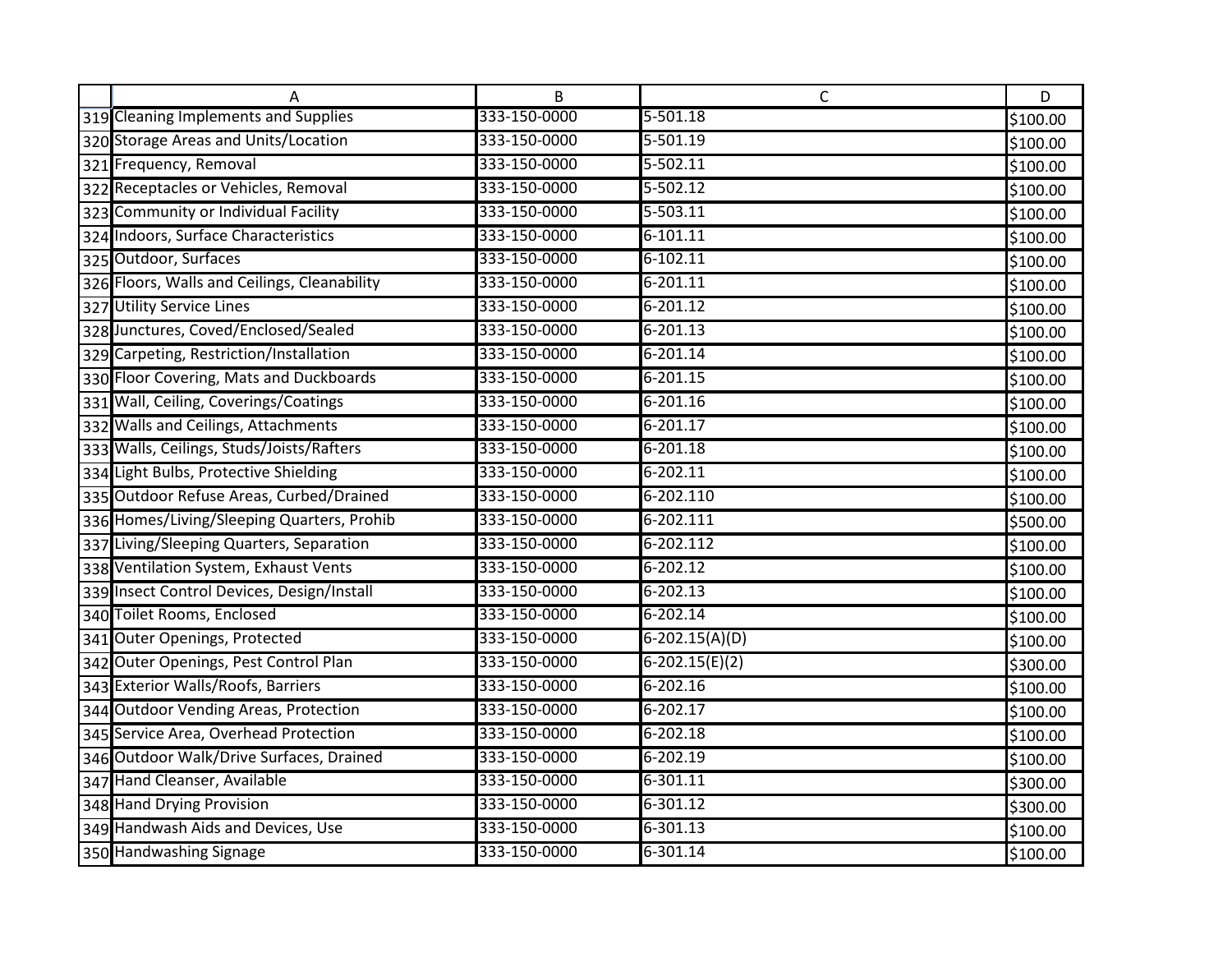| A                                            | B            | С                    | D        |
|----------------------------------------------|--------------|----------------------|----------|
| 351 Toilet Tissue, Available                 | 333-150-0000 | 6-302.11             | \$300.00 |
| 352 Lighting, Intensity                      | 333-150-0000 | 6-303.11             | \$100.00 |
| 353 Ventilation, Mechanical                  | 333-150-0000 | $6 - 304.11$         | \$100.00 |
| 354 Dressing Areas/Lockers, Designation      | 333-150-0000 | 6-305.11             | \$100.00 |
| 355 Toilet Rooms, Convenient/Accessible      | 333-150-0000 | $6 - 402.11$         | \$100.00 |
| 356 Toilet Room, Convenient/Accessible, MU   | 333-150-0000 | $6 - 402.11(E)$      | \$100.00 |
| 357 Employee Accommodations, Designated      | 333-150-0000 | 6-403.11             | \$100.00 |
| 358 Distressed Merchandise, Segregated       | 333-150-0000 | $6 - 404.11$         | \$100.00 |
| 359 Repairing, Premises/Fixtures             | 333-150-0000 | $6 - 501.11$         | \$100.00 |
| 360 Using Dressing Rooms/Lockers             | 333-150-0000 | 6-501.110            | \$100.00 |
| 361 Controlling Pests, Methods               | 333-150-0000 | 6-501.111(A)(B)(D)   | \$100.00 |
| 362 Controlling Pests, Minimized/Methods     | 333-150-0000 | $6 - 501.111(C)$     | \$300.00 |
| 363 Removing Dead or Trapped Pests           | 333-150-0000 | 6-501.112            | \$100.00 |
| 364 Storing Maintenance Tools                | 333-150-0000 | 6-501.113            | \$100.00 |
| 365 Unnecessary Items and Litter             | 333-150-0000 | $6 - 501.114$        | \$100.00 |
| 366 Prohibiting Animals                      | 333-150-0000 | 6-501.115            | \$300.00 |
| 367 Cleaning, Frequency/Restrictions         | 333-150-0000 | 6-501.12             | \$100.00 |
| 368 Cleaning Floors, Dustless Methods        | 333-150-0000 | 6-501.13             | \$100.00 |
| 369 Ventilation System, Cleaning/Discharge   | 333-150-0000 | $6 - 501.14$         | \$100.00 |
| 370 Cleaning Maintenance Tools, Prev. Cont   | 333-150-0000 | 6-501.15             | \$300.00 |
| 371 Drying Mops                              | 333-150-0000 | $6 - 501.16$         | \$100.00 |
| 372 Floors, Absorbent Materials              | 333-150-0000 | $6 - 501.17$         | \$100.00 |
| 373 Maintaining/Using Handwash Sinks         | 333-150-0000 | $6 - 501.18$         | \$100.00 |
| 374 Closing Toilet Rooms Doors               | 333-150-0000 | $6 - 501.19$         | \$100.00 |
| 375 Identifying Information, Prominence      | 333-150-0000 | $7 - 101.11$         | \$300.00 |
| 376 Working Containers, Labeled              | 333-150-0000 | $7 - 102.11$         | \$300.00 |
| 377 Storage, Separation and Location         | 333-150-0000 | $7 - 201.11$         | \$500.00 |
| 378 Restriction, Presence and Use            | 333-150-0000 | $7 - 202.11$         | \$300.00 |
| 379 Conditions of Use                        | 333-150-0000 | 7-202.12(A)(2)(3)(B) | \$500.00 |
| 380 Conditions of Use, Restricted Pesticides | 333-150-0000 | $7 - 202.12(C)$      | \$300.00 |
| 381 Poisonous/Toxic Material Containers      | 333-150-0000 | $7 - 203.11$         | \$500.00 |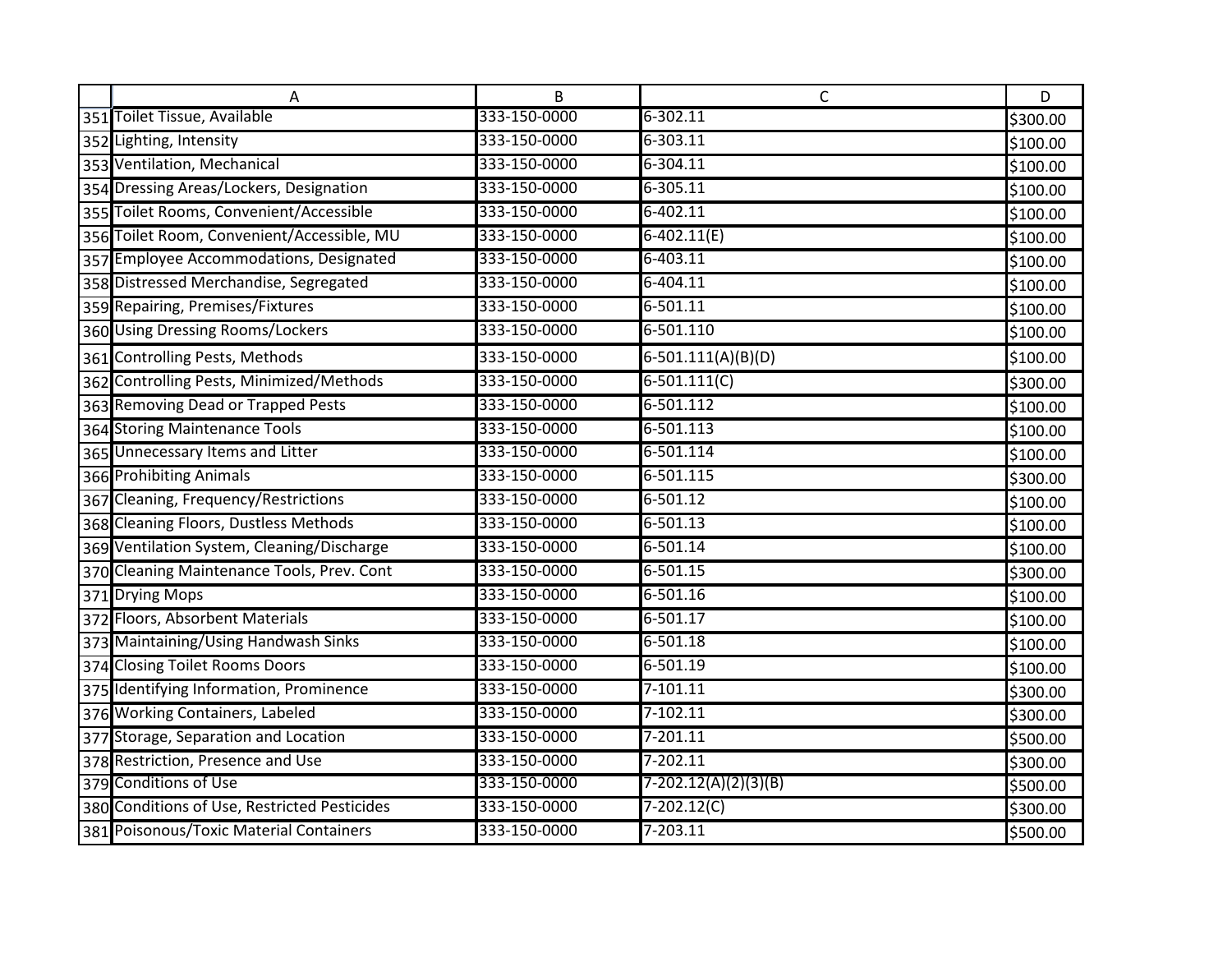|     | A                                        | B                      | C               | D        |
|-----|------------------------------------------|------------------------|-----------------|----------|
|     | 382 Sanitizers, Chemical                 | 333-150-0000           | $7 - 204.11$    | \$500.00 |
|     | 383 Washing Fruits/Vegetables, Chemicals | 333-150-0000           | $7 - 204.12(A)$ | \$500.00 |
|     | 384 Washing Fruits and Vegetables, Ozone | 333-150-0000           | $7 - 204.12(B)$ | \$100.00 |
|     | 385 Boiler Water Additives               | 333-150-0000           | $7 - 204.13$    | \$500.00 |
|     | 386 Drying Agents                        | 333-150-0000           | 7-204.14        | \$500.00 |
|     | 387 Lubricants, Incidental Food Contact  | 333-150-0000           | $7 - 205.11$    | \$500.00 |
|     | 388 Restricted-Use Pesticides, Criteria  | 333-150-0000           | 7-206.11        | \$500.00 |
|     | 389 Bait Stations                        | 333-150-0000           | $7 - 206.12$    | \$500.00 |
|     | 390 Tracking Powders, Pesticide          | 333-150-0000           | $7 - 206.13(A)$ | \$500.00 |
|     | 391 Tracking Powder, Nontoxic/Use        | 333-150-0000           | $7 - 206.13(B)$ | \$100.00 |
|     | 392 Necessary Medicines                  | 333-150-0000           | $7 - 207.11(A)$ | \$300.00 |
|     | 393 Restriction and Storage, Medicines   | 333-150-0000           | $7 - 207.11(B)$ | \$500.00 |
|     | 394 Medicines, Refrigerated Storage      | 333-150-0000           | 7-207.12        | \$500.00 |
|     | 395 First Aid Supplies, Storage          | 333-150-0000           | $7 - 208.11(A)$ | \$300.00 |
|     | 396 First Aid Supplies, Storage          | 333-150-0000           | $7 - 208.11(B)$ | \$500.00 |
|     | 397 Other Personal Care Items, Storage   | 333-150-0000           | 7-209.11        | \$100.00 |
|     | 398 Storage and Display, Separation      | 333-150-0000           | $7 - 301.11$    | \$500.00 |
|     | 399 Documentation of Proposed Variance   | 333-150-0000           | 8-103.11        | \$300.00 |
|     | 400 Conformance with Variance Procedures | 333-150-0000           | $8-103.12(A)$   | \$500.00 |
|     | 401 Conformance with Variance, Records   | 333-150-0000           | $8-103.12(B)$   | \$300.00 |
|     | 402 HACCP Plan Required                  | 333-150-0000           | 8-201.13        | \$100.00 |
|     | 403 Contents of HACCP Plan               | 333-150-0000           | $8 - 201.14$    | \$300.00 |
| 404 |                                          |                        |                 |          |
|     | 405 MOBILE FOOD UNIT                     |                        |                 |          |
|     | 406 OAR 333-162-0020, et seq.            |                        |                 |          |
|     | 407 VIOLATION                            | <b>APPLICABLE RULE</b> | <b>FINE</b>     |          |
|     | 408 General - Mobile Food Unit           | 333-162-0020           | \$100.00        |          |
| 409 |                                          | 333-162-0030           | \$100.00        |          |
| 410 |                                          | 333-162-0040           | \$100.00        |          |
| 411 |                                          | 333-162-0280           | \$100.00        |          |
| 412 |                                          | 333-162-0470           | \$100.00        |          |
| 413 |                                          | 333-162-0680           | \$100.00        |          |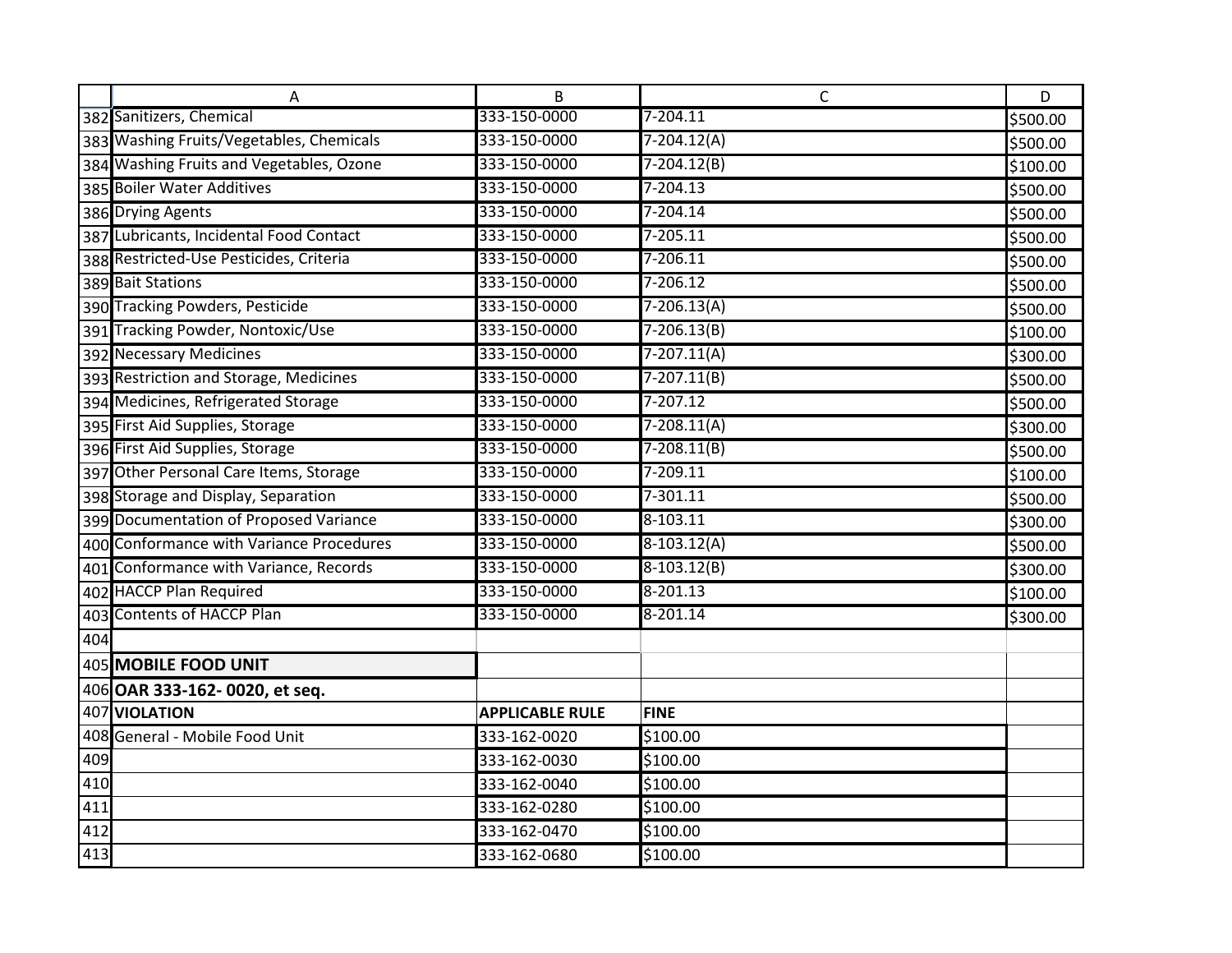|     | Α                                      | B                      | $\mathsf{C}$ | D |
|-----|----------------------------------------|------------------------|--------------|---|
| 414 |                                        | 333-162-0880           | \$100.00     |   |
| 415 |                                        | 333-162-0920           | \$100.00     |   |
|     | 416 Animals - Mobile Food Unit         | 333-162-0940           | \$300.00     |   |
| 417 |                                        |                        |              |   |
| 418 |                                        |                        |              |   |
|     | 419 BED AND BREAKFASTS                 |                        |              |   |
|     | 420 OAR 333-170-0020, et seq.          |                        |              |   |
|     | 421 VIOLATION                          | <b>APPLICABLE RULE</b> | <b>FINE</b>  |   |
|     | 422 Personal Items Storage - B&B       | 333-170-0020           | \$100.00     |   |
|     | 423 Employee Changing Area - B&B       | 333-170-0040           | 5100.00      |   |
|     | 424 Dishwasher Instructions - B&B      | 333-170-0040           | \$100.00     |   |
|     | 425 Dishwasher Thermometer - B&B       | 333-170-0050           | \$300.00     |   |
|     | 426 Dishwashing Temperature - B&B      | 333-170-0050           | \$500.00     |   |
|     | 427 Venting                            | 333-170-0050           | \$100.00     |   |
|     | 428 Hot Water: Janitorial - B&B        | 333-170-0070           | \$100.00     |   |
|     | 429 Sleeping Accomodations - B&B       | 333-170-0090           | \$100.00     |   |
|     | 430 Laundry - B&B                      | 333-170-0100;          | \$100.00     |   |
|     | 431 Guest Restrooms - B&B              | 333-170-0120           | \$300.00     |   |
|     | 432 Handwashing Sinks B&B              | 333-170-0130           | \$300.00     |   |
|     | 433 Employee Restrooms - B&B           | 333-170-0130           | \$100.00     |   |
|     | 434 Food Handlers-B&B                  | 333-170-0130           | \$100.00     |   |
| 435 |                                        |                        |              |   |
| 436 |                                        |                        |              |   |
|     | 437 TRAVELER'S ACCOMMODATIONS          |                        |              |   |
|     | 438 OAR 333-029-0020, et seq.          |                        |              |   |
|     | 439 VIOLATION                          | <b>APPLICABLE RULE</b> | <b>FINE</b>  |   |
|     | 440 License - Accommodations           | 333-029-0020           | \$500.00     |   |
|     | 441 Plans - Accomodations              | 333-029-0025           | \$100.00     |   |
|     | 442 Information Posted - Accomodations | 333-029-0035           | \$100.00     |   |
|     | 443 Clean and Maintain - Accomdations  | 333-029-0040           | \$300.00     |   |
|     | 444 Hostels - Accomdations             | 333-029-0045           | \$100.00     |   |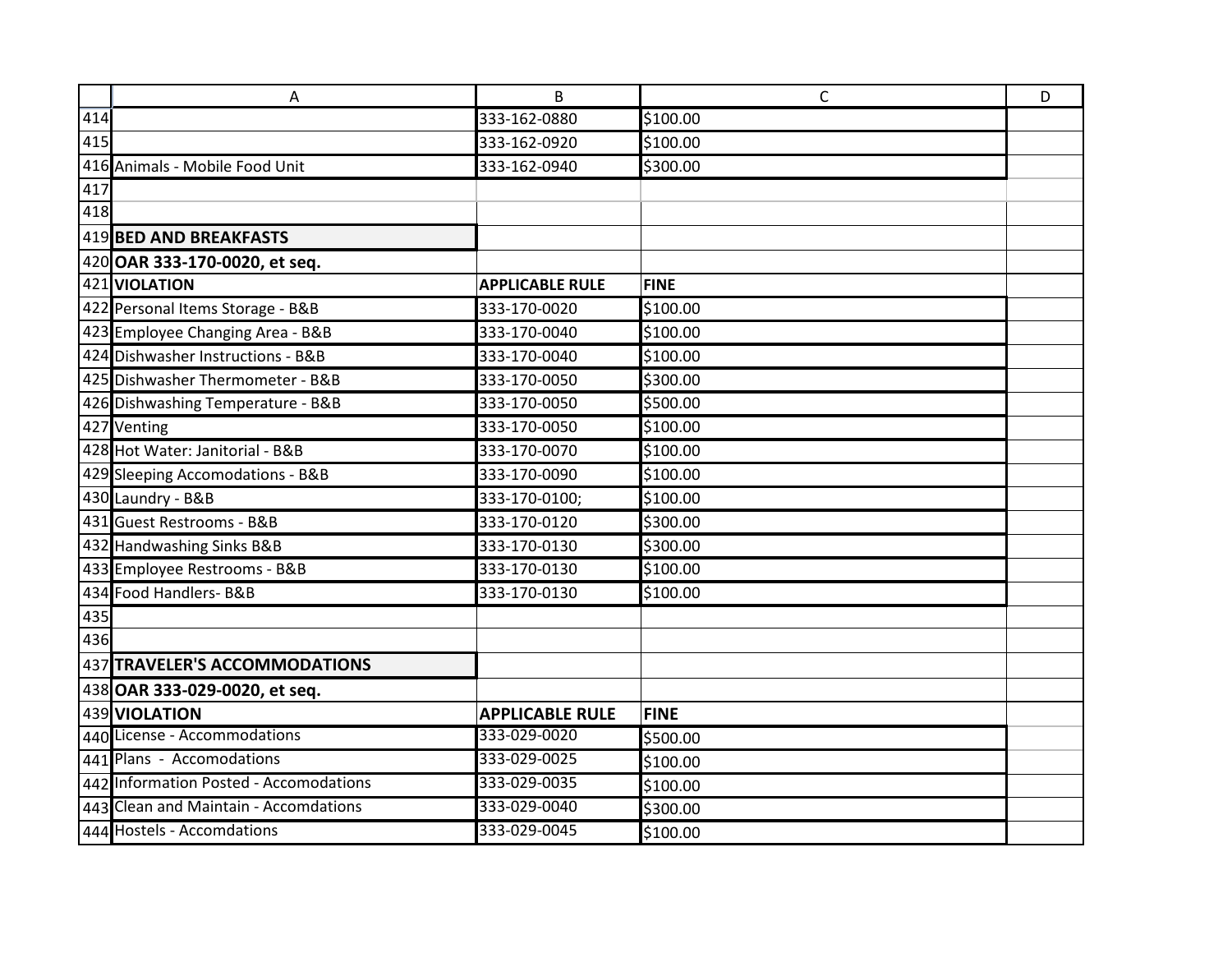|     | A                                             | B                      | $\mathsf{C}$ | D |
|-----|-----------------------------------------------|------------------------|--------------|---|
|     | 445 Restroom - Accomodations                  | 333-029-0050(1)-(5)    | \$150.00     |   |
|     | 446 Sewage - Accommodations                   | 333-029-0050(6)        | \$500.00     |   |
|     | 447 Plumbing - Accommodations                 | 333-029-0050(7)        | \$500.00     |   |
|     | 448 Solid Waste - Accommodations              | 333-029-0060           | \$300.00     |   |
|     | 449 Vector Control - Accommodations           | 333-029-0065           | \$500.00     |   |
|     | 450 Spas and Pools - Accommodations           | 333-029-0070           | \$500.00     |   |
|     | 451 Water - Accommodations                    | 333-029-0075           | \$500.00     |   |
|     | 452 Water Quality - Accommodations            | 333-029-0076           | \$500.00     |   |
|     | 453 Sewage - Accommodations                   | 333-029-0080           | \$500.00     |   |
|     | 454 Bedding / Linen - Accommodations          | 333-029-0090           | \$300.00     |   |
|     | 455 Fire Safety - Accommodations              | 333-029-0095           | \$500.00     |   |
|     | 456 Hazards - Accommodations                  | 333-029-0100(1)        | \$500.00     |   |
|     | 457 Hazards: Chemicals - Accommodations       | 333-029-0100(2)        | \$500.00     |   |
|     | 458 Hazards: Stair handrails - Accommodations | 333-029-0100(3)        | \$300.00     |   |
|     | 459 Hazards: Stair lighting - Accommdations   | 333-029-0100(4)        | \$100.00     |   |
|     | 460 Hazards: Boiler - Accommodations          | 333-029-0100(5)        | \$300.00     |   |
|     | 461 Food - Accommodations                     | 333-029-0105           | \$500.00     |   |
|     | 462 Kitchen; In-Room - Accommodations         | 333-029-0110           | \$300.00     |   |
| 463 |                                               |                        |              |   |
| 464 |                                               |                        |              |   |
|     | 465 Organizational Camps                      |                        |              |   |
|     | 466 OAR 333-030-0025, et seq.                 |                        |              |   |
|     | 467 VIOLATION                                 | <b>APPLICABLE RULE</b> | <b>FINE</b>  |   |
|     | 468 License - Organizational Camp             | 333-030-0025           | \$500.00     |   |
|     | 469 Plan Review - Organizational Camp         | 333-030-0040           | \$300.00     |   |
|     | 470 Buildings - Organizational Camp           | 333-030-0045           | \$500.00     |   |
|     | 471 Beds - Organizational Camp                | 333-030-0050           | \$150.00     |   |
|     | 472 Sanitary Facilities - Organizational Camp | 333-030-0055           | \$300.00     |   |
|     | 473 Laundry - Organizational Camp             | 333-030-0060           | \$150.00     |   |
|     | 474 Solid Waste - Organizational Camp         | 333-030-0065           | \$500.00     |   |
|     | 475 Pest Control - Organizational Camp        | 333-030-0070           | \$500.00     |   |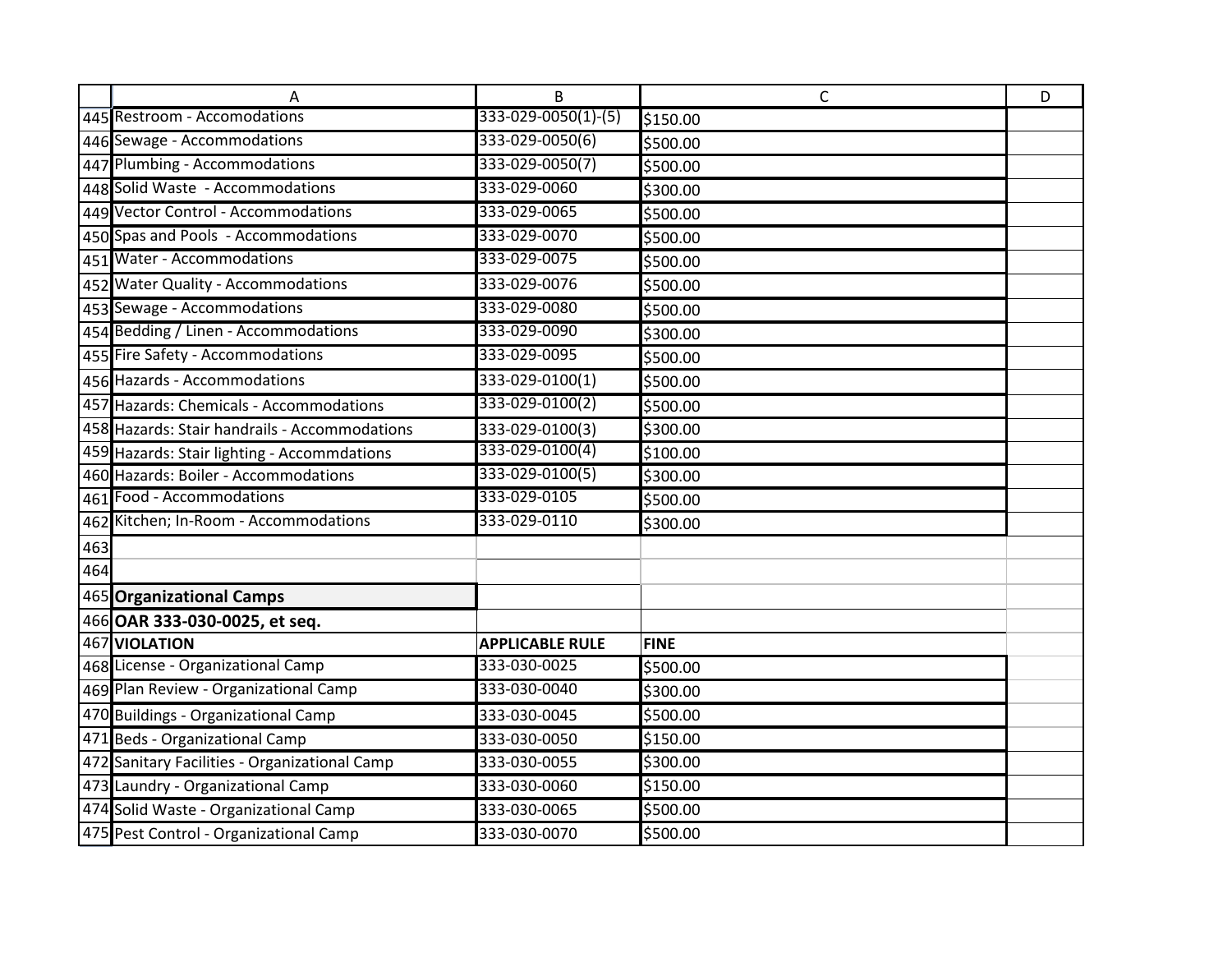|     | A                                                   | B                      | $\mathsf{C}$ | D |
|-----|-----------------------------------------------------|------------------------|--------------|---|
|     | 476 Recreational Vehicles-Organizational Camp       | 333-030-0075           | \$500.00     |   |
|     | 477 Water Supply - Organizational Camp              | 333-030-0080           | \$500.00     |   |
|     | 478 Plumbing - Organizational Camp                  | 333-030-0085           | \$500.00     |   |
|     | 479 Sewage - Organizational Camp                    | 333-030-0090           | \$500.00     |   |
|     | 480 Food - Organizational Camp                      | 333-030-0095(1)-(4)    | \$500.00     |   |
|     | 481 Food: Screens - Organizational Camp             | 333-030-0095(5)        | \$150.00     |   |
|     | 482 Emergency - Organizational Camp                 | 333-030-0100 (2)       | \$300.00     |   |
|     | 483 Administration - Organizational Camp            | 333-030-0103(1)        | \$150.00     |   |
|     | 484 Health Services - Organizational Camp           | 333-030-0105           | \$500.00     |   |
|     | 485 Programs: Lists - Organizational Camp           | 333-030-0110(1)(a)     | \$100.00     |   |
|     | Programs: Leader Certification; Safety -            | 333-030-0110(1)(b),    | \$300.00     |   |
|     | 486 Organizational Camp                             | (c)                    |              |   |
|     | 487 Programs: Equipment - Organizational Camp       | 333-030-0110(1)(d)     | \$500.00     |   |
|     | 488 Target Sports - Organizational Camp             | 333-030-0110           | \$500.00     |   |
|     | 489 Pools - Organizational Camp                     | 333-030-0110           | \$500.00     |   |
|     | 490 Waterfront - Organizational Camp                | 333-030-0110(5)        | \$300.00     |   |
|     | 491 Primitive Camping - Organizational Camp         | 333-030-0110(6)        | \$500.00     |   |
|     | 492 Transportation: Emergency - Organizational Camp | 333-030-0115(1)        | \$500.00     |   |
|     | 493 Transportation, General - Organizational Camp   | 333-030-0115(2)-(3)    | \$150.00     |   |
|     | 494 Fire Safety - Organizational Camp               | 333-030-0120           | \$500.00     |   |
|     | 495 Hazards - Organizational Camp                   | 333-030-0125           | \$500.00     |   |
| 496 |                                                     |                        |              |   |
|     | 497 Recreation Parks                                |                        |              |   |
|     | 498 OAR 333-31-0004-0075                            |                        |              |   |
|     | 499 VIOLATION                                       | <b>APPLICABLE RULE</b> | <b>FINE</b>  |   |
|     | 500 Water Supply - Recreation Park                  | 333-031-0004           | \$500.00     |   |
|     | 501 Sewage & Solid Waste - Recreation Park          | 333-031-0005           | \$500.00     |   |
|     | 502 Sewage & Solid Waste - Recreation Park          | 333-031-0006           | \$500.00     |   |
|     | 503 Sewage & Solid Waste - Recreation Park          | 333-031-0007           | \$500.00     |   |
|     | 504 Insects / Rodents - Recereation Park            | 333-031-0008           | \$300.00     |   |
|     | 505 Building/ Structures - Recreation Park          | 333-031-0010           | \$500.00     |   |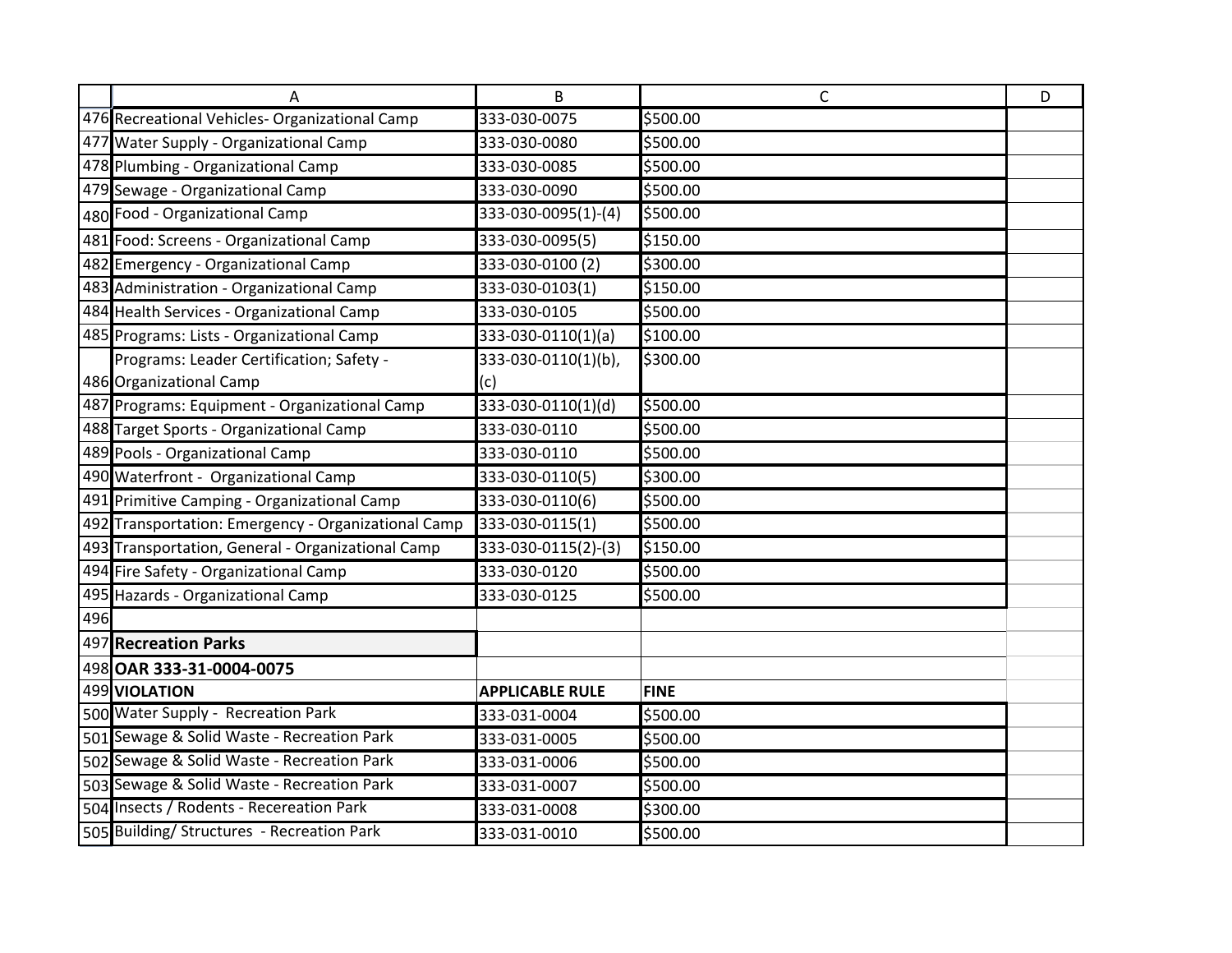|     | А                                                                        | B                       | C                | D |
|-----|--------------------------------------------------------------------------|-------------------------|------------------|---|
|     | 506 Baths / Toilets Recreation park                                      | 333-031-0012            | \$500.00         |   |
|     | 507 Maintenance - Recreation Park                                        | 333-031-0014            | \$100.00         |   |
|     | 508 Food Service/Ice - Recreation Park                                   | 333-031-0018(1)(3)      | \$500.00         |   |
|     | 509 Pools - Recreation Park                                              | 333-031-0018(2)         | \$500.00         |   |
|     | 510 Supervision - Recreation Park                                        | 333-031-0020            | \$100.00         |   |
|     | 511 Plans: Review, Permits - Recreation Park                             | 333-031-0059(1)         | \$300.00         |   |
|     | 512 Plans: Copy to LPHA - Recreation Park                                | 333-031-0059(2)         | \$100.00         |   |
|     | 513 Plans: Site, Zoning - Recreation Park                                | 333-031-0060            | \$500.00         |   |
|     | 514 Plans: Site, Zoning - Recreation Park                                | 333-031-0061            | \$500.00         |   |
|     | 515 Camping Space: Sign - Recreation Park                                | 333-031-0062(1)         | $\sqrt{5}100.00$ |   |
|     | 516 Camping Space, General - Recreation Park                             | 333-031-0062(2)-(5)     | \$500.00         |   |
|     | 517 Picnic Park - Recreation Park                                        | 333-031-0064            | \$100.00         |   |
|     | 518 Toilets - Recreation Park                                            | 333-031--0066(1)(a),    | \$500.00         |   |
|     | 519 Toilets: Signs, Location - Recreation Park                           | 333-031-0066(1)(b)      | \$100.00         |   |
|     | 520 Picnic Tables - Recreation Park                                      | 333-031-0068(1)         | \$100.00         |   |
|     | 521 Fire; Fireplace; Cooking Facilities - Recreation Park                | 333-031-0068(2)         | \$300.00         |   |
|     | 522 Rallies / Caravans - Recreation Park                                 | 333-031-0070            | \$100.00         |   |
|     | 523 Short-Term Campground - Recreation Park                              | 333-031-0072            | \$100.00         |   |
|     | 524 Patrons - Recreation Park                                            | 333-031-0074 (1)-(4)    | \$500.00         |   |
|     | 525 Patrons: Vehicle rally, permission - Recreation Park 333-031-0074(5) |                         | \$100.00         |   |
|     | 526 License - Recreation Park                                            | 333-031-0075            | \$500.00         |   |
| 527 |                                                                          |                         |                  |   |
| 528 |                                                                          |                         |                  |   |
| 529 |                                                                          |                         |                  |   |
|     | <b>530 POOL FACILITIES</b>                                               |                         |                  |   |
|     | 531 OAR 333-60-0025-0515                                                 |                         |                  |   |
|     | 532 VIOLATION                                                            | <b>APPLICALBLE RULE</b> | <b>FINE</b>      |   |
|     | 533 Plan Submission - Pool Facility                                      | 333-060-0025            | \$300.00         |   |
|     | 534 Plan Requirements - Pool Facility                                    | 333-060-0030            | \$500.00         |   |
|     | 535 License/Inspection - Pool Facility                                   | 333-060-0035            | \$500.00         |   |
|     | 536 Conditional License - Pool Facility                                  | 333-060-0040            | \$500.00         |   |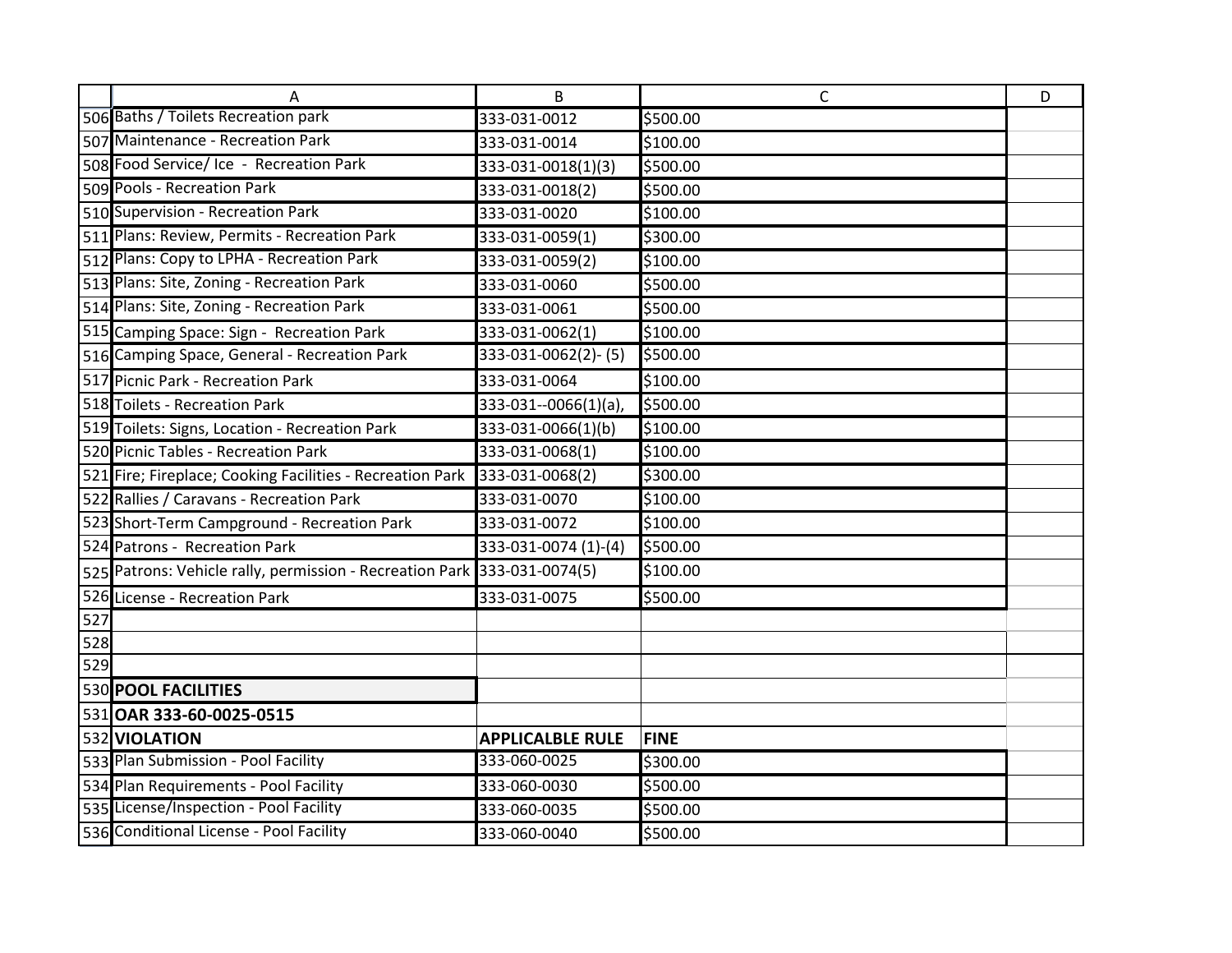|     | Α                                                      | <sub>B</sub>          | C        | D |
|-----|--------------------------------------------------------|-----------------------|----------|---|
|     | 537 Maintenance - Pool Facility                        | 333-060-0045          | \$300.00 |   |
|     | 538 Basin: Materials - Pool Facility                   | 333-060-0050          | \$500.00 |   |
|     | 539 Bather load - Pool Facility                        | 333-060-0055          | \$300.00 |   |
|     | Basin: Protrusions; Circulation; Wading Radius;        | 333-060-0060(1)-(4),  | \$300.00 |   |
|     | 540 Walls, Etc - Pool Facility                         | (5)(b)                |          |   |
|     | Basin: Slope, Shallow; Diving - Pool Facility          | 333-060-0060(5)(a),   | \$500.00 |   |
| 541 |                                                        | (7)                   |          |   |
|     | 542 Basin: Finish; Materials; Color; Lifeline; Floats; | $333-060-0065(1)-(3)$ | \$500.00 |   |
|     | 543 Basin: Marking                                     | 333-060-0065(4),(5)   | \$100.00 |   |
|     | 544 Ventilation - Pool Facility                        | 333-060-0075          | \$500.00 |   |
|     | 545 Ladders/Stairs - Pool Facilities                   | 333-060-0080          | \$500.00 |   |
|     | 546 Diving Boards/Platforms - Pool Facility            | 333-060-0085          | \$500.00 |   |
|     | 547 Slides - Pool Facility                             | 333-060-0090          | \$500.00 |   |
|     | 548 Flume Waterslides - Pool Facility                  | 333-060-0091          | \$500.00 |   |
|     | 549 Lifeguard Chairs - Pool Facility                   | 333-060-0095          | \$500.00 |   |
|     | 550 Enclosures - Pool Facility                         | 333-060-0105          | \$500.00 |   |
|     | 551 Decks - Pool Facility                              | 333-060-0110(1)(a)    | \$300.00 |   |
|     | 552 Overflow Systems - Pool Facility                   | 333-060-0115          | \$500.00 |   |
|     | 553 Recirculation - Pool Facility                      | 333-060-0120          | \$500.00 |   |
|     | 554 Inlets - Pool Facility                             | 333-060-0125          | \$500.00 |   |
|     | 555 Suction Outlet/Drain - Pool Facility               | 333-060-0128          | \$500.00 |   |
|     | 556 Piping - Pool Facility                             | 333-060-0130          | \$500.00 |   |
|     | 557 Pumps - Pool Facility                              | 333-060-0135          | \$500.00 |   |
|     | 558 Filters - Pool Facility                            | 333-060-0140          | \$500.00 |   |
|     | 559 Heaters - Pool Facility                            | 333-060-0145          | \$500.00 |   |
|     | 560 Disinfectants - Pool Facility                      | 333-060-0150          | \$500.00 |   |
|     | 561 Meters & Gauges - Pool Facility                    | 333-060-0155          | \$500.00 |   |
|     | 562 Equipment rooms - Pool Facility                    | 333-060-0160          | \$500.00 |   |
|     | 563 Electrical - Pool Facility                         | 333-060-0165          | \$500.00 |   |
|     | 564 Bathhouses, Generally - Pool Facility              | 333-060-0170 (1)-(6)  | \$500.00 |   |
|     | 565 Bathhouse, Soap/Water - Pool Facility              | 333-060-0170(7), (8)  | \$300.00 |   |
|     | 566 Spectator Areas - Pool Facility                    | 333-060-0175          | \$300.00 |   |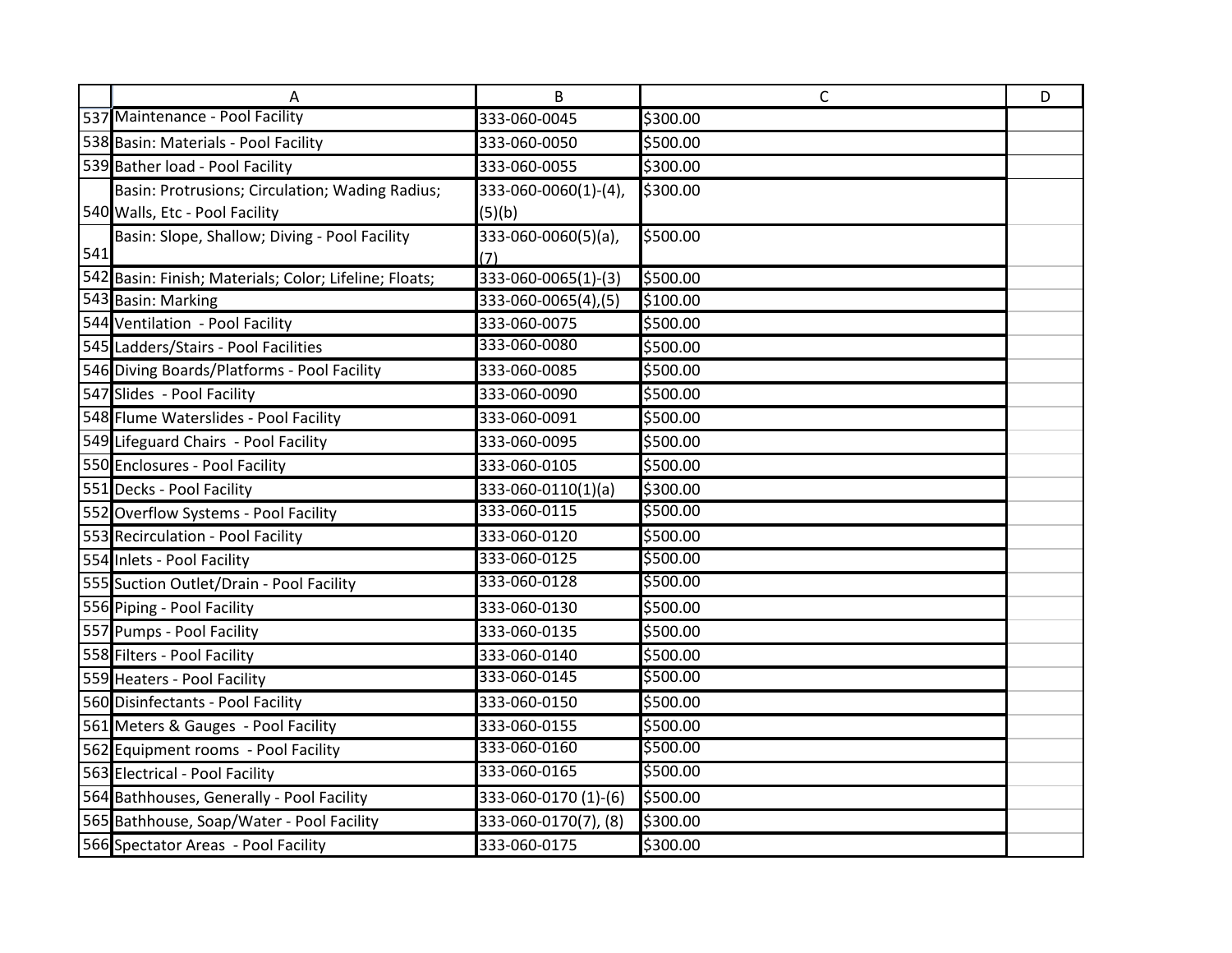|     | А                                                | B                           | $\mathsf C$ | D |
|-----|--------------------------------------------------|-----------------------------|-------------|---|
|     | 567 Food and Drink, Glass; Trash - Pool Facility | 333-060-0180                | \$300.00    |   |
|     | 568 Food and Drink, Prohibited - Pool Facility   | 333-060-0180                | \$500.00    |   |
|     | 569 Drinking fountain - Pool Facility            | 333-060-0185                | \$500.00    |   |
|     | 570 Potable Water - Pool Facility                | 333-060-0190                | \$500.00    |   |
|     | 571 Water Quality - Pool Facililty               | 333-060-0200                | \$500.00    |   |
|     | 572 Operations - Pool Facility                   | 333-060-0205                | \$500.00    |   |
|     | 573 Supervision - Pool Facility                  | 333-060-0206                | \$500.00    |   |
|     | 574 Life Guards- Pool Facilty                    | 333-060-0208                | \$500.00    |   |
|     | 575 Staff Training - Pool Facility               | 333-060-0209                | \$500.00    |   |
|     | 576 Safety - Pool Facilty                        | 333-060-0210                | \$500.00    |   |
|     | 577 Signs - Pool Facility                        | 333-060-0215                | \$300.00    |   |
|     | 578 Instruction; Limited-use -Pool Facility      | 333-060-0225                | \$500.00    |   |
|     | 579 Wading Pools, New - Pool Facility            | 333-060-0505                | \$500.00    |   |
|     | 580 Wading Pools, Existing - Pool Facility       | 333-060-0510                | \$500.00    |   |
|     | 581 Wading Pools, Generally - Pool Facility      | 333-060-0515 (1), (2)       | \$500.00    |   |
|     | 582 Wading Pools, Signage - Pool Facility        | 333-060-0515(3)             | \$300.00    |   |
| 583 |                                                  |                             |             |   |
| 584 |                                                  |                             |             |   |
|     | 585 SPA FACILITIES                               |                             |             |   |
|     | 586 OAR 333-62-0025-0180                         |                             |             |   |
|     | 587 VIOLATION                                    | <b>APPLICABLE RULE</b>      | <b>FINE</b> |   |
|     | 588 Facility plans - Spa Facilities              | 333-062-0025(1), (2)        | \$300.00    |   |
|     | 589 Facility plans - Spa Facilities              | $333 - 062 - 0030(1) - (4)$ | \$300.00    |   |
|     | 590 Licensing - Spa Facility                     | $333 - 062 - 0035(1) - (4)$ | \$500.00    |   |
|     | 591 Licensing - Spa Facility                     | 333-062-0040(1)(2)          | \$500.00    |   |
|     | 592 Maintenance or Modification - Spa Facility   | 333-062-0045                | \$500.00    |   |
|     | 593 Load limitations - Spa Facility              | 333-062-0050                | \$500.00    |   |
|     | 594 Design - Spa Facility                        | 333-062-0055                | \$300.00    |   |
|     | 595 Finish, Smooth                               | 333-062-0060(1)             | \$300.00    |   |
|     | 596 Finish, Wood                                 | 333-062-0060(3)             | \$500.00    |   |
|     | 597 Markings - Spa Facility                      | 333-062-0060(2)             | \$500.00    |   |
|     | 598 Lighting - Spa Facility                      | 333-062-0065                | \$500.00    |   |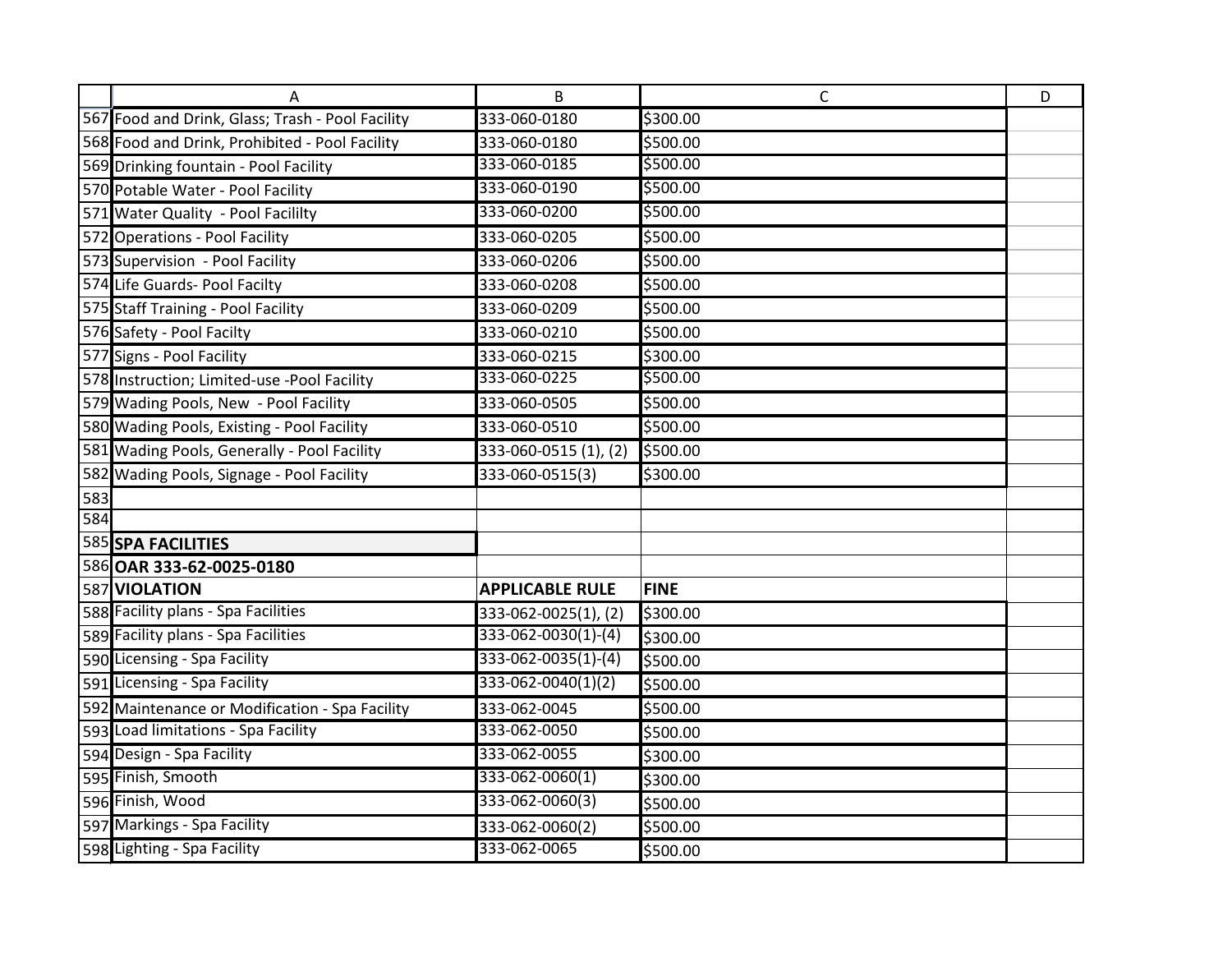|     | Α                                                | B                        | C           | D |
|-----|--------------------------------------------------|--------------------------|-------------|---|
|     | 599 Ventilation - Spa Facility                   | 333-062-0070             | \$500.00    |   |
|     | 600 Egress; Location; Number - Spa Facility      | 333-062-0075(1)          | \$300.00    |   |
|     | 601 Egress; Design; Materials - Spa Facility     | 333-062-0075(3)-(8)      | \$500.00    |   |
|     | 602 Enclosure - Spa Facility                     | $333 - 062 - 0080(1)(2)$ | \$500.00    |   |
|     | 603 Decking - Spa Facility                       | 333-062-0085             | \$500.00    |   |
|     | 604 Overflow Controls - Spa Facility             | 333-062-0090             | \$500.00    |   |
|     | 605 Overflow Controls - Spa Facility             | 333-062-0095             | \$500.00    |   |
|     | 606 Inlets - Spa Facility                        | 333-062-0100             | \$500.00    |   |
|     | 607 Suction Fittings; Drains - Spa Facility      | 333-062-0103             | \$500.00    |   |
|     | 608 Piping - Spa Facility                        | 333-062-0105             | \$500.00    |   |
|     | 609 Pump                                         | 333-062-0110             | \$500.00    |   |
|     | 610 Filters                                      | 333-062-0115             | \$500.00    |   |
|     | 611 Heater                                       | 333-062-0120             | \$500.00    |   |
|     | 612 Disinfection - Spa Facility                  | 333-062-0125             | \$500.00    |   |
|     | 613 Air induction system                         | 333-062-0130             | \$500.00    |   |
|     | 614 Gauges/Meters/Valves - Spa Facility          | 333-062-0135             | \$500.00    |   |
|     | 615 Equipment room - Spa Facility                | 333-062-0140             | \$500.00    |   |
|     | 616 Electrical Circuits                          | 333-062-0145             | \$500.00    |   |
|     | 617 Bathhouses - Spa Facility                    | 333-062-0150             | \$500.00    |   |
|     | 618 Food and Drink - Spa Facility                | 333-062-0155             | \$500.00    |   |
|     | 619 Water Supply - Spa Facililty                 | 333-062-0160             | \$500.00    |   |
|     | 620 Water Quality - Spa Facility                 | 333-062-0165             | \$500.00    |   |
|     | 621 Operation, Closure; Records                  | $333-062-0170(1), (2)$   | \$300.00    |   |
|     | 622 Operation, Sanitation; Safety - Spa Facility | 333-062-0170(3)          | \$500.00    |   |
|     | 623 Safety - Spa Facility                        | 333-062-0175             | \$500.00    |   |
|     | 624 Signage - Spa Facility                       | 333-062-0180             | \$300.00    |   |
| 625 |                                                  |                          |             |   |
| 626 |                                                  |                          |             |   |
| 627 |                                                  |                          |             |   |
|     | 628 MASS GATHERINGS                              |                          |             |   |
|     | 629 OAR 333-39-0015-0055                         |                          |             |   |
|     | 630 VIOLATION                                    | <b>APPLICABLE RULE</b>   | <b>FINE</b> |   |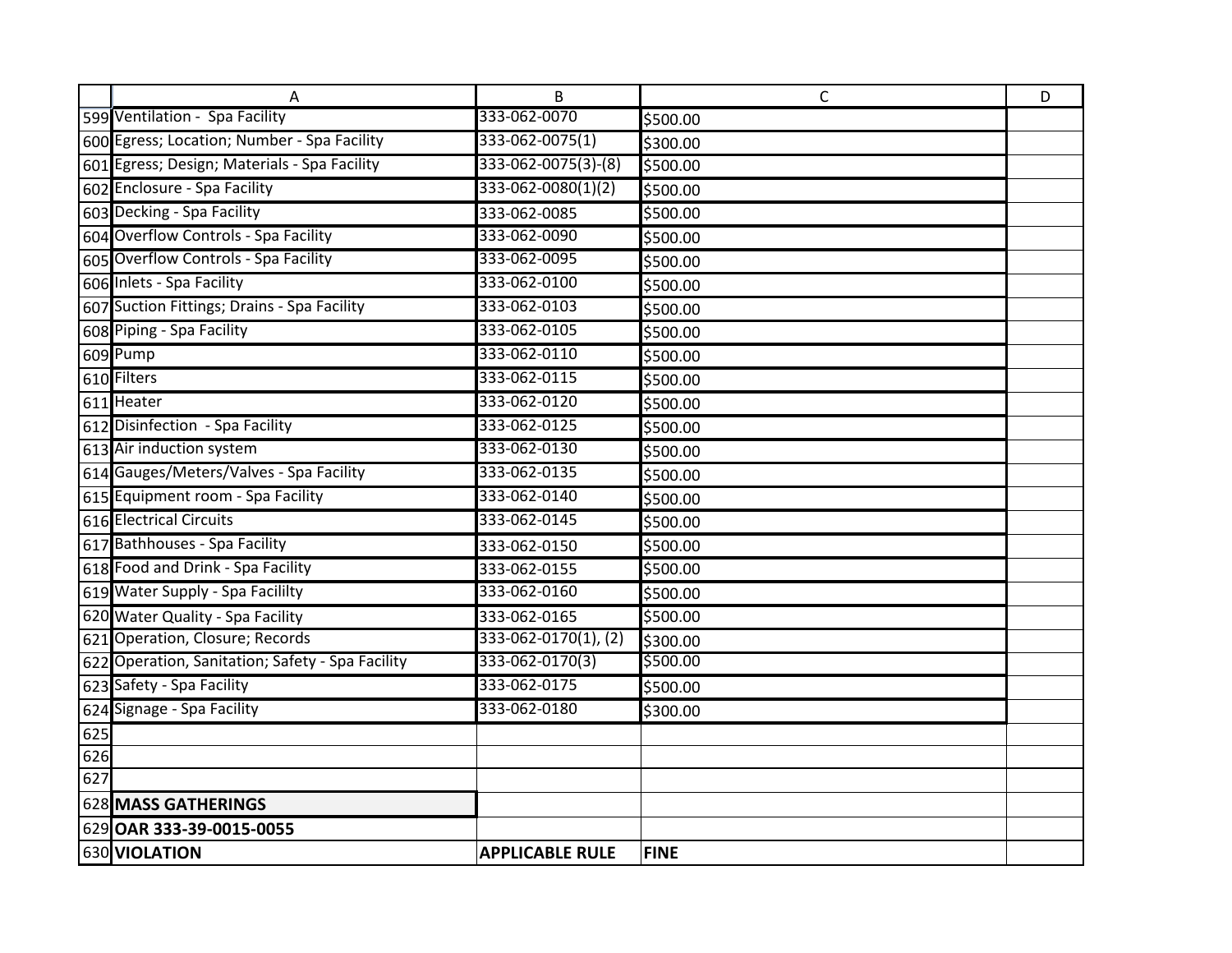|     | A                                                      | B                              | C           | D |
|-----|--------------------------------------------------------|--------------------------------|-------------|---|
|     | 631 Water Supply - Mass Gathering                      | 333-039-0015                   | \$500.00    |   |
|     | 632 Drainage - Mass Gathering                          | 333-039-0020                   | \$300.00    |   |
|     | 633 Sewerage Facilities - Mass Gathering               | 333-039-0025                   | \$500.00    |   |
|     | 634 Refuse - Mass Gathering                            | 333-039-0030                   | \$300.00    |   |
|     | 635 Food Service - Mass Gatherings                     | 333-039-0035                   | \$500.00    |   |
|     | 636 Emergency Medical Facilities - Mass Gathering      | 333-039-0040                   | \$500.00    |   |
|     | 637 Fire Protection - Mass Gathering                   | 333-039-0045                   | \$500.00    |   |
|     | 638 Security - Mass Gathering                          | 333-039-0050                   | \$500.00    |   |
|     | 639 Traffic Controls - Mass Gathering                  | 333-039-0055                   | \$500.00    |   |
| 640 |                                                        |                                |             |   |
| 641 |                                                        |                                |             |   |
| 642 |                                                        |                                |             |   |
|     | 643 Onsite Waste Water                                 |                                |             |   |
|     | 644 OAR 340-071-0130-650                               |                                |             |   |
| 645 | <b>Description</b>                                     | <b>Rule Reference</b><br>(OAR) | <b>Fine</b> |   |
|     | 646 Approved treatment and dispersal required          | $\overline{340-071-0130(2)}$   | \$500.00    |   |
|     | 647 Prohibited discharges of wastewater                | 340-071-0130(3)                | \$500.00    |   |
|     | 648 Prohibited discharges of wastewater                | 340-071-0130(4)                | \$500.00    |   |
|     | 649 Increased flows prohibited                         | 340-071-0130(5)                | \$300.00    |   |
|     | 650 System capacity                                    | 340-071-0130 (6)               | \$300.00    |   |
|     | 651 Material standards                                 | 340-071-0130(7)                | \$300.00    |   |
|     | 652 Encumbrances                                       | 340-071-0130(8)                | \$100.00    |   |
|     | 653 Plumbing fixtures connected                        | 340-071-0130(9)                | \$300.00    |   |
|     | 654 Property lines crossed                             | 340-071-0130(11)               | \$500.00    |   |
|     | 655 Initial and replacement absorption area            | 340-071-0130(12)               | \$500.00    |   |
|     | 656 Operation and maintenance                          | 340-071-0130(13)               | \$500.00    |   |
|     | 657 Construction                                       | 340-071-0130(14)               | \$500.00    |   |
|     | 658 Permit requirements                                | 340-071-0130(15)               | \$500.00    |   |
|     | 659 Annual permit fees and reports                     | 340-071-0130(17)               | \$300.00    |   |
|     | 660 Engineering plan review                            | 340-071-0130(18)               | \$500.00    |   |
|     | 661 Criteria and standards for design and construction | 340-071-0130(19)               | \$500.00    |   |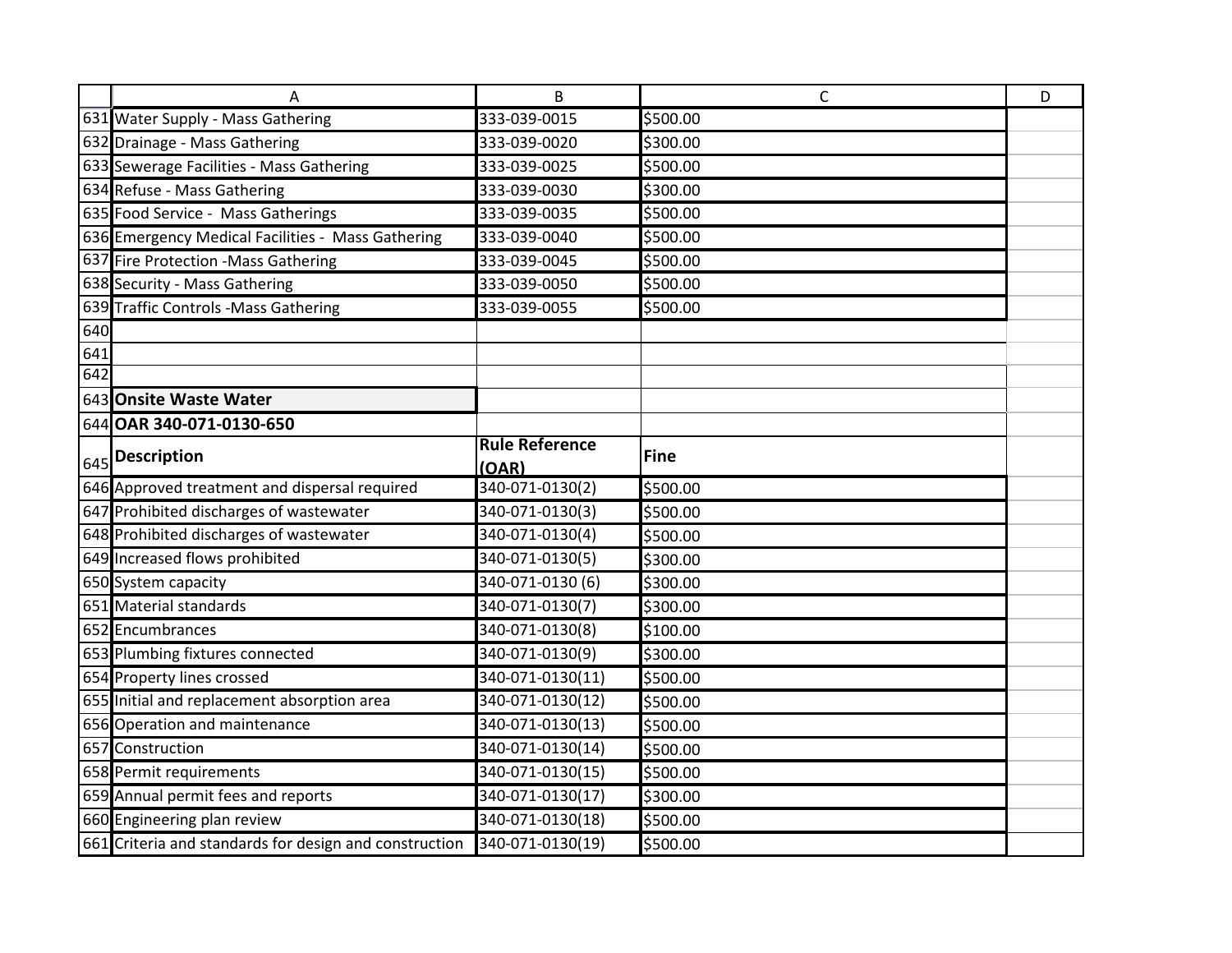| Α                                                                 | B                | $\mathsf{C}$ | D |
|-------------------------------------------------------------------|------------------|--------------|---|
| 662 Manufacturer's specifications                                 | 340-071-0130(20) | \$500.00     |   |
| 663 Sewer and water lines                                         | 340-071-0130(21) | \$500.00     |   |
| 664 Septage management                                            | 340-071-0130(22) | \$500.00     |   |
| 665 Information that is false/inaccurate/incomplete               | 340-071-0130(24) | \$500.00     |   |
| 666 Time of Transfer Evaluation                                   | 340-071-0131     | \$300.00     |   |
| 667 Site Evaluation Procedures                                    | 340-071-0150(1)  | \$500.00     |   |
| 668 Pre-Cover Inspections                                         | 340-071-0170     | \$300.00     |   |
| 669 Certificate of Satisfactory Completion                        | 340-071-0175     | \$300.00     |   |
| 670 Decommissioning of Systems                                    | 340-071-0185     | \$500.00     |   |
| 671 Authorization to Use Existing Systems                         | 340-071-0205     | \$300.00     |   |
| 672 Alteration of Onsite Wastewater Treatment System 340-071-0210 |                  | \$300.00     |   |
| 673 Repair of Existing Systems                                    | 340-071-0115     | \$300.00     |   |
| 674 Septic tank                                                   | 340-071-0220(3)  | \$300.00     |   |
| 675 Distribution techniques                                       | 340-071-0220(4)  | \$300.00     |   |
| 676 Distribution boxes and drop boxes                             | 340-071-0220(5)  | \$300.00     |   |
| 677 Dosing tanks and dosing septic tanks                          | 340-071-0220(6)  | \$300.00     |   |
| 678 Absorption trenches                                           | 340-071-0220(7)  | \$300.00     |   |
| 679 Trench backfill                                               | 340-071-0220(8)  | \$300.00     |   |
| 680 Header pipe                                                   | 340-071-0220(9)  | \$300.00     |   |
| 681 Distribution pipe                                             | 340-071-0220(10) | \$300.00     |   |
| 682 Effluent sewer                                                | 340-071-0220(11) | \$300.00     |   |
| 683 Curtain drain construction                                    | 340-071-0220(12) | \$300.00     |   |
| 684 Alternative Systems, General                                  | 340-071-0260     | \$300.00     |   |
| 685 Capping Fills                                                 | 340-071-0265     | \$300.00     |   |
| 686 Evapotranspiration-Absorption (ETA) Systems                   | 340-071-0270     | \$300.00     |   |
| 687 Pressurized Distribution Systems                              | 340-071-0275     | \$300.00     |   |
| 688 Seepage Trench System                                         | 340-071-0280     | \$300.00     |   |
| 689 Redundant Systems                                             | 340-071-0285     | \$300.00     |   |
| <b>690 Conventional Sand Filter Systems</b>                       | 340-071-0290     | \$300.00     |   |
| 691 Conventional Sand Filter Design and Construction              | 340-071-0295     | \$300.00     |   |
| 692 Recirculating Gravel Filter (RGF)                             | 340-071-0302     | \$300.00     |   |
| 693 Steep Slope Systems                                           | 340-071-0310     | \$300.00     |   |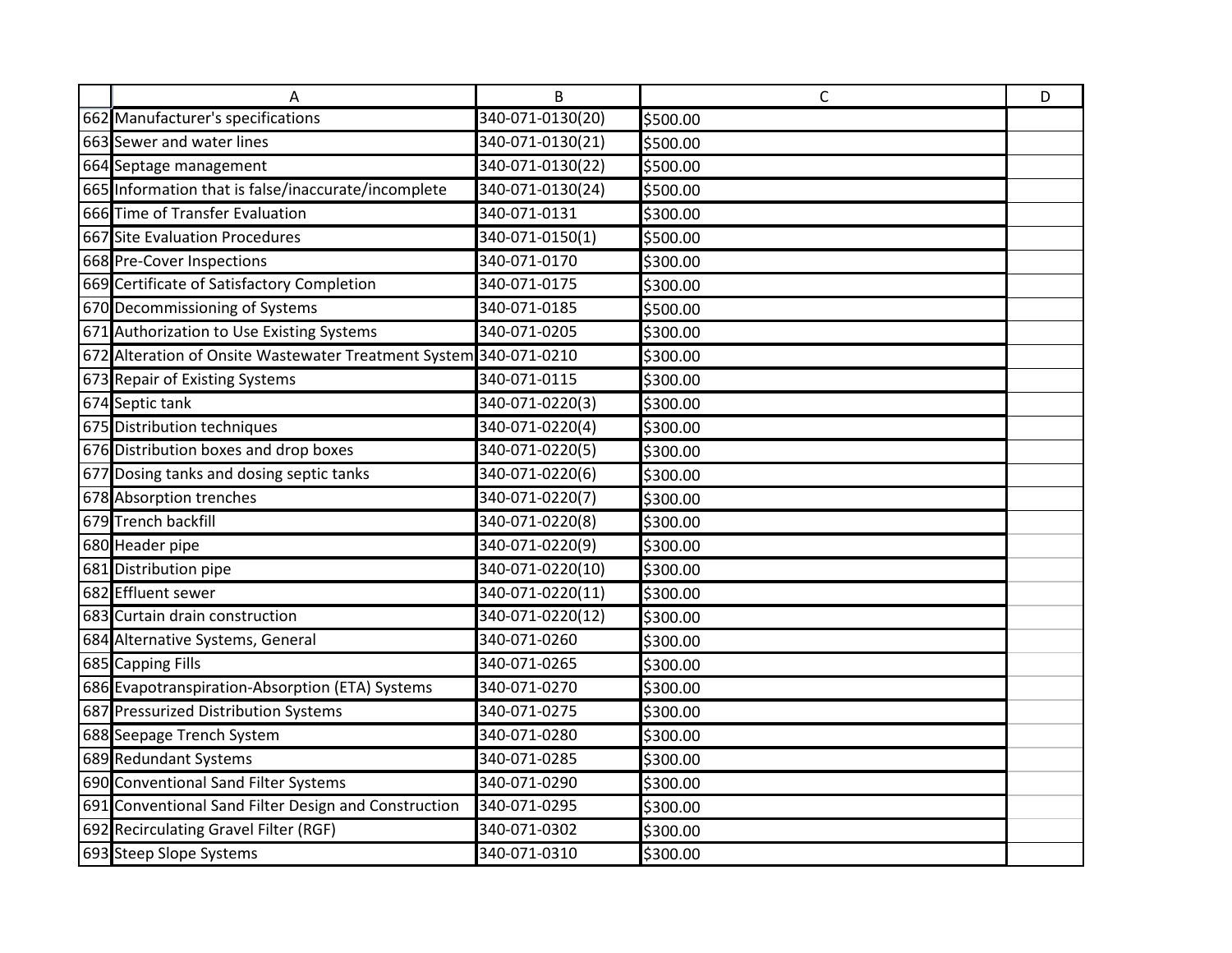|     | A                                              | B                       | C           | D |
|-----|------------------------------------------------|-------------------------|-------------|---|
|     | 694 Tile Dewatering System                     | 340-071-0315            | \$300.00    |   |
|     | 695 Split Waste Method                         | 340-071-0320            | \$300.00    |   |
|     | 696 Gray Water Waste Disposal Sumps            | 340-071-0325            | \$300.00    |   |
|     | 697 Nonwater-Carried Systems                   | 340-071-0330            | \$300.00    |   |
|     | 698 Cesspools and Seepage Pits                 | 340-071-0335            | \$300.00    |   |
|     | 699 Holding Tanks                              | 340-071-0340            | \$300.00    |   |
|     | 700 Alternative Treatment Technologies (ATTs)  | 340-071-0345            | \$300.00    |   |
|     | 701 Absorption Trenches in Saprolite           | 340-071-0360            | \$300.00    |   |
|     | 702 Community Systems                          | 340-071-0500            | \$500.00    |   |
|     | 703 Large Systems                              | 340-071-0520            | \$500.00    |   |
|     | 704 Sewage Disposal Service Licenses           | 340-071-0600            | \$300.00    |   |
|     | 705 Training and Certification Requirements    | 340-071-0650            | \$300.00    |   |
| 706 |                                                |                         |             |   |
| 707 |                                                |                         |             |   |
|     | 708 Drinking Water                             |                         |             |   |
|     | 709 OAR 333-61-0025, et esq                    |                         |             |   |
|     | 710 Description                                | Rule                    | <b>Fine</b> |   |
|     | Responsibilities of Water Suppliers, General   | 333-061-0025            | \$500.00    |   |
|     | 711 Provisions                                 |                         |             |   |
|     | Maximum Contaminant Levels and Action Levels   | $333-061-0030(1)-(3)$ , | \$500.00    |   |
| 712 |                                                | $(4)(b)$ , $(5)$        |             |   |
|     | Maximum Contaminant Levels and Action Levels,  | 333-061-0030(4)(a)      | \$300.00    |   |
|     | 713 Microbiological, Total Coliform Only       |                         |             |   |
|     | Maximum Residual Disinfectant Levels, General  | 333-061-0031            | \$500.00    |   |
|     | 714 Provisions                                 |                         |             |   |
|     | Treatment Requirements and Performance         | 333-061-0032            |             |   |
|     | Standards for Surface Water, Groundwater Under |                         | \$500.00    |   |
|     | Direct Influence of Surface Water, and         |                         |             |   |
|     | 715 Groundwater                                |                         |             |   |
|     | Treatment Requirements and Performance         | 333-061-0034            | \$500.00    |   |
|     | 716 Standards for Corrosion Control            |                         |             |   |
|     | 717 Sampling and Analytical Requirements,      | 333-061-0036(1)-(8)     | \$500.00    |   |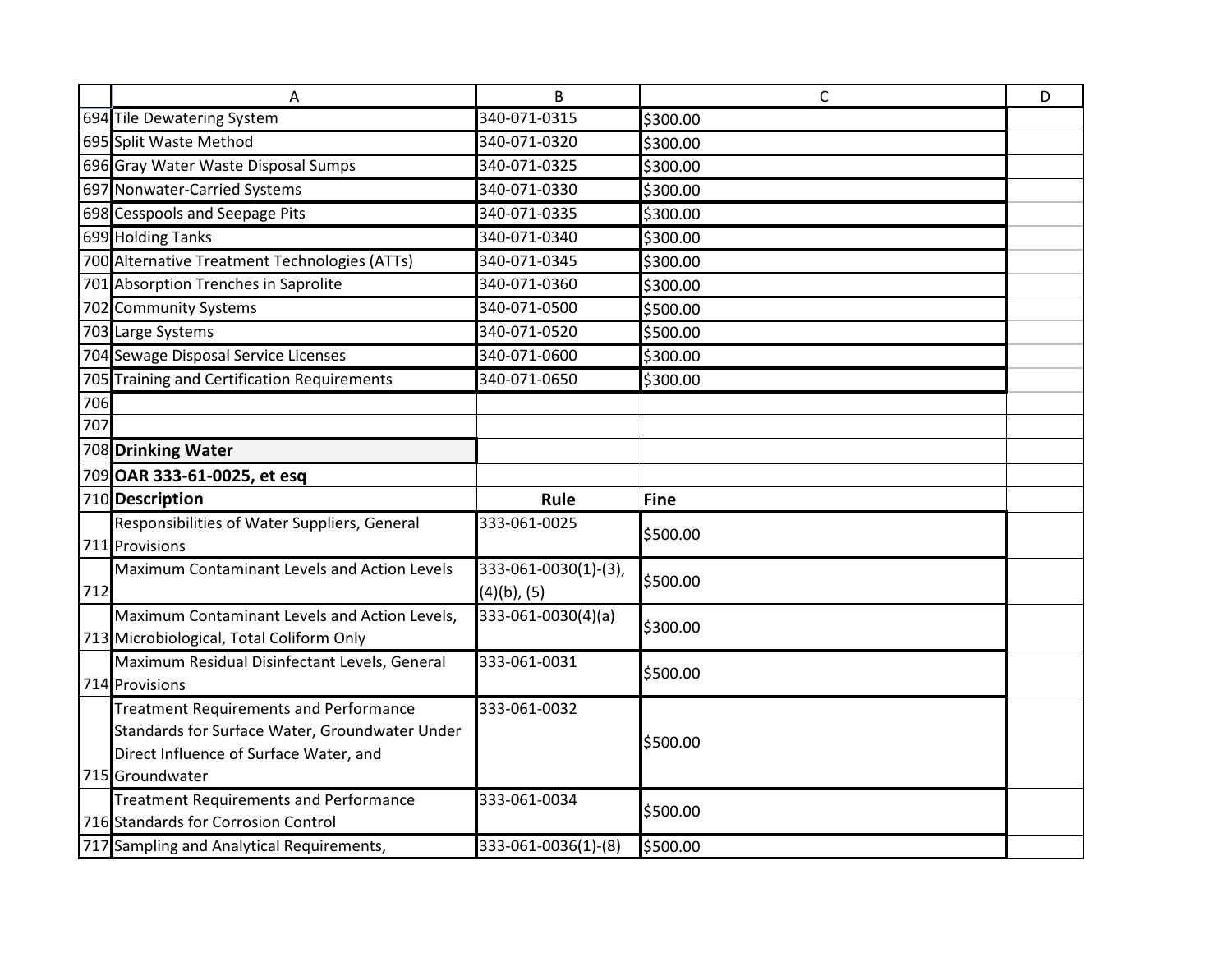|     | Α                                                                | B                     | C        | D |
|-----|------------------------------------------------------------------|-----------------------|----------|---|
|     | Sampling and Analytical Requirements, Monitoring 333-061-0036(9) |                       | \$300.00 |   |
|     | 718 of Disinfectant Residuals                                    |                       |          |   |
|     | 719 Reporting and Record Keeping                                 | 333-061-0040          | \$300.00 |   |
|     | Public Notice, Provisions for Requirements,                      | 333-061-0042(1-5)     | \$500.00 |   |
|     | 720 Frequency, Content and Audience                              |                       |          |   |
|     | Public Notice, Provisions for Secondary MCL and                  | 333-061-0042(6-7)     | \$300.00 |   |
|     | 721 Unregulated Contaminants                                     |                       |          |   |
| 722 | Public Notice, Special Notices                                   | 333-061-0042(8-9)     | \$500.00 |   |
|     | Consumer Confidence Reports, General Provisions                  | 333-061-0043          | \$500.00 |   |
| 723 |                                                                  |                       |          |   |
|     | 724 Variances                                                    | 333-061-0045          | \$500.00 |   |
|     | 725 Permits                                                      | 333-061-0046          | \$500.00 |   |
|     | 726 Construction Standards                                       | 333-061-0050          | \$500.00 |   |
|     | Plan Submission and Review Requirements,                         | 333-061-0060          | \$500.00 |   |
|     | 727 General Provisions                                           |                       |          |   |
|     | Capacity Requirements for Public Water Systems,                  | 333-061-0061          | \$500.00 |   |
|     | 728 General Provisions                                           |                       |          |   |
|     | Emergency Response Plan Requirements, General                    | 333-061-0064          | \$500.00 |   |
|     | 729 Provisions                                                   |                       |          |   |
|     | <b>Operation and Maintenance</b>                                 | 333-061-0065(1)-(4),  | \$500.00 |   |
| 730 |                                                                  | $(6)-(7)$             |          |   |
|     | 731 Operation and Maintenance, Documents and                     | 333-061-0065(5)       | \$300.00 |   |
|     | <b>Cross Connection Control Requirements, General</b>            | 333-061-0070          | \$500.00 |   |
|     | 732 Provisions                                                   |                       |          |   |
|     | 733 Backflow Prevention Assembly Installation and                | 333-061-0071          | \$500.00 |   |
|     | 734 Backflow Assembly Tester Certification                       | 333-061-0072(6)       | \$500.00 |   |
|     | 735 Cross Connection Specialist Certification                    | 333-061-0073(6)       | \$500.00 |   |
|     | <b>Sanitary Surveys</b>                                          | 333-061-0076(2), (5)- |          |   |
| 736 |                                                                  | (8)                   | \$500.00 |   |
|     | Composite Correction Program & Comprehensive                     | 333-061-0077(5)-(6)   | \$500.00 |   |
|     | 737 Performance Evaluations                                      |                       |          |   |
|     | 738 Supplemental Fluoridation                                    | 333-061-0085          | \$500.00 |   |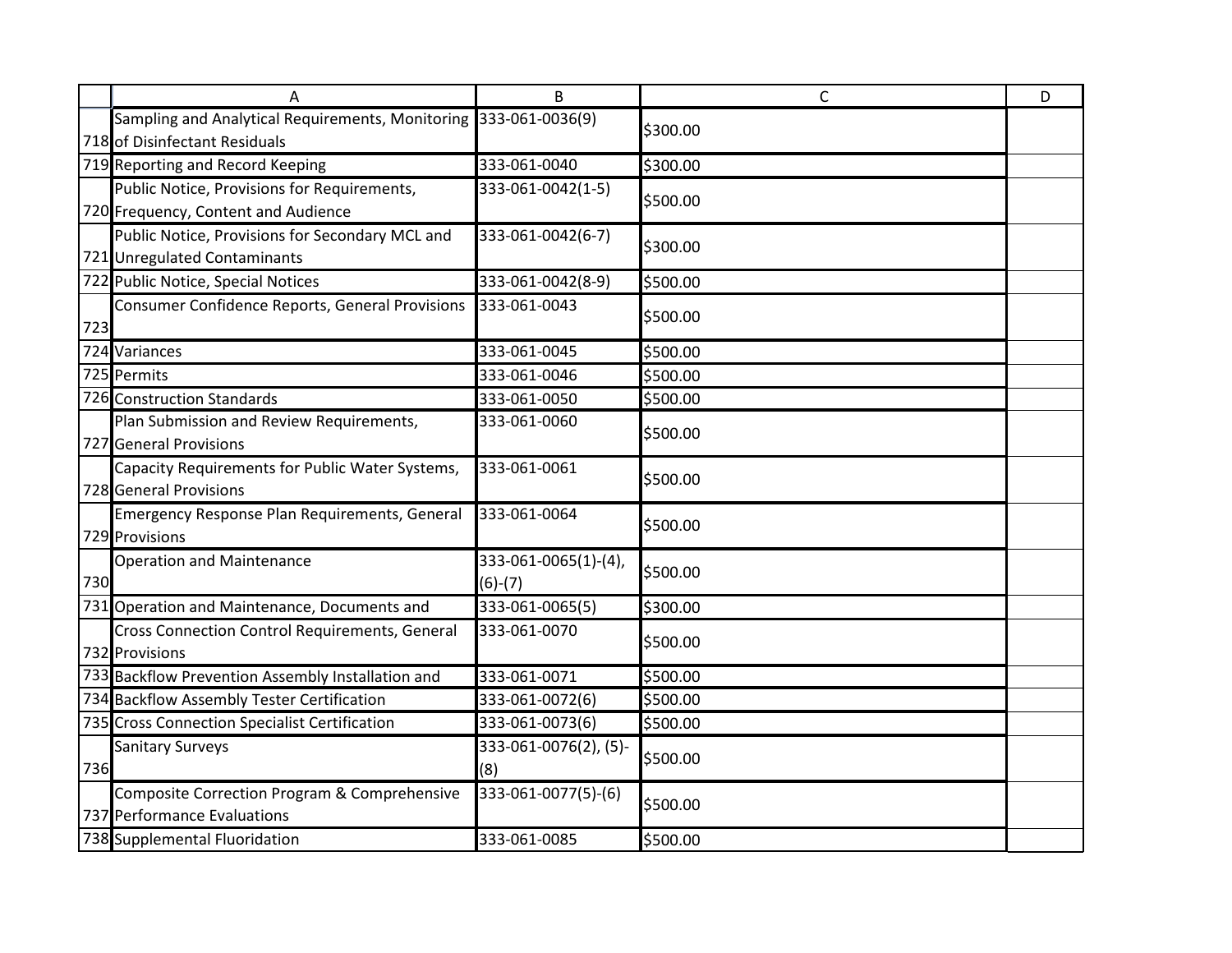|     | 739 Product Acceptability Criteria                                | 333-061-0087 | \$500.00 |  |
|-----|-------------------------------------------------------------------|--------------|----------|--|
|     | 740 Adverse Health Effects Language                               | 333-061-0097 | \$500.00 |  |
|     | 741 General Requirements Applying to Water Systems 333-061-0225   |              | \$500.00 |  |
|     | Certification Requirements for Small Water System 333-061-0228(3) |              |          |  |
|     | Operators, Operating with Expired Certifications                  |              | \$500.00 |  |
| 742 |                                                                   |              |          |  |
|     | 743 Contracting For Services, General Provisions                  | 333-061-0230 | \$500.00 |  |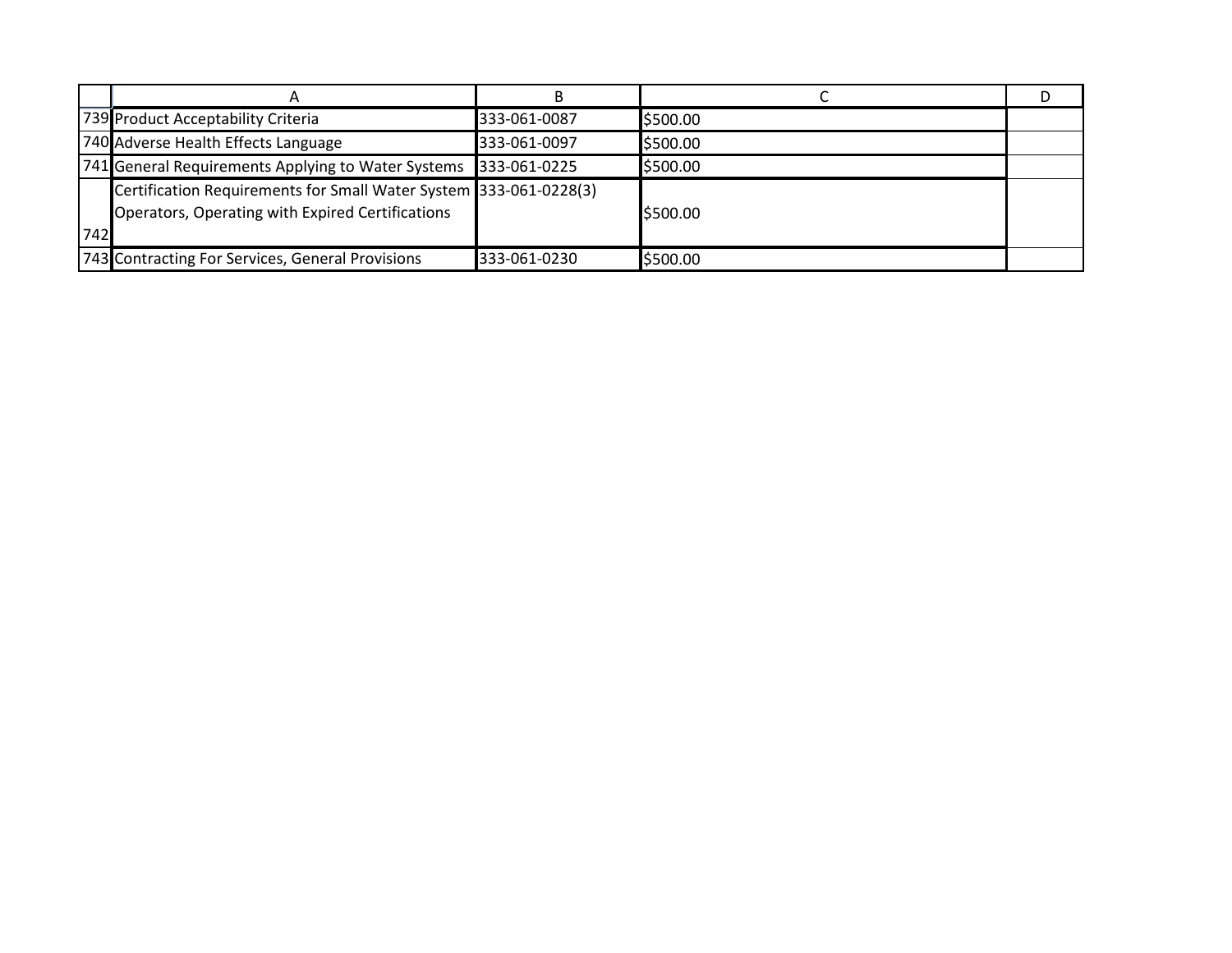| <b>HOOD RIVER COUNTY FINE SCHEDULE</b>            |                                                |             |
|---------------------------------------------------|------------------------------------------------|-------------|
| <b>SECTION 2</b>                                  |                                                |             |
| <b>Building; Planning</b>                         |                                                |             |
|                                                   |                                                |             |
| <b>BUILDING VIOLATIONS</b>                        |                                                |             |
| <b>HRCC Title 15</b>                              |                                                |             |
| <b>All Incorporated Uniform Codes</b>             |                                                |             |
| <b>VIOLATION</b>                                  |                                                | <b>FINE</b> |
| Unauthorized Commercial/Industrial Structure      |                                                | 1000        |
| Unauthorized Single Family Residence.             |                                                | 1000        |
| Improper Safety Protections, Commercial,          |                                                | 1000        |
| industrial or public building                     |                                                |             |
| Improper constuction Commercial/Industrial        |                                                | 1000        |
| Improper structural modifications to a commercial |                                                | 1000        |
| or industrial building.                           |                                                |             |
| Improper electrical or plumbing installations in  |                                                | 1000        |
| commercial or industrial building.                |                                                |             |
|                                                   |                                                |             |
| Unauthorized conversion of an agricultural        |                                                |             |
| buildings                                         |                                                |             |
|                                                   | a. Commercial/Industrial, Personnel/Public Use | 1000        |
|                                                   | b. Commercial/Industrial, No Personnel/Public  | 500         |
|                                                   | c. Residential, dwelling or sleeping space.    | 1000        |
| Unauthorized Occupation, Prior to Final           |                                                |             |
| Inspections                                       |                                                |             |
|                                                   | a. Commercial, Industrial Building             | 500         |
|                                                   | b. Residential Building                        | 500         |
|                                                   | c. Rent, Lease, Sell prior to permit           | 500         |
| Unauthorized change in Use, Commercial            |                                                |             |
|                                                   | General                                        | 1000        |
|                                                   | Less Hazardous Use                             | 500         |
| Improper Residential Use of Commercial,           |                                                | 1000        |
| <b>Industrial Building</b>                        |                                                |             |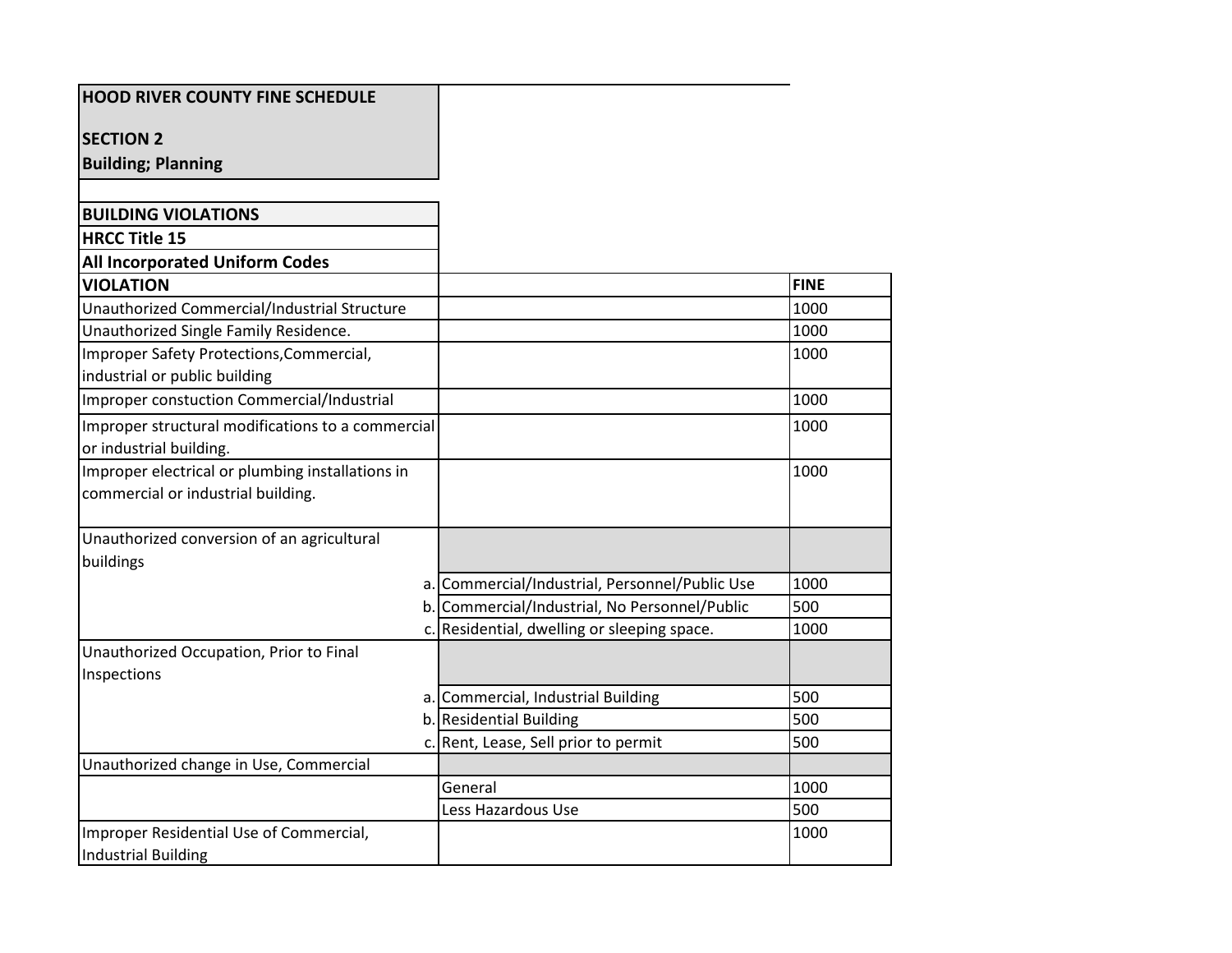| Improper Use of Temporary Electrical Source,      |                                                       | 1000 |
|---------------------------------------------------|-------------------------------------------------------|------|
| Equipment                                         |                                                       |      |
| Unauthorized Illuminated Sign                     |                                                       | 500  |
| Improper safety barrier, swimming pools and hot   |                                                       | 1000 |
| tubs                                              |                                                       |      |
| Maintaining a dangerous building.                 |                                                       | 1000 |
| <b>Unauthorized Accessory Structures</b>          |                                                       |      |
|                                                   | a. Commercial $\geq 120$ sq.ft. or 10 ft. high        | 1000 |
|                                                   | b. Commercial, $\leq 1000$ sq. ft., Rural, Unoccupied | 500  |
|                                                   | c. Residential, $\geq 200$ sq. ft. or 10 ft. high     | 500  |
| Unauthorized Home Occupation                      |                                                       |      |
|                                                   | a. Increased risk of hazard                           | 500  |
|                                                   | b. Without Increased risk of hazard                   | 250  |
| Improper Electrical Installation                  |                                                       |      |
|                                                   | a. Swimming Pool or Hot Tub Systems                   | 1000 |
|                                                   | b. Risk of Death or Serious Injury                    | 1000 |
|                                                   | c. New Construction                                   | 1000 |
|                                                   | d. Minor Installation, Modification.                  | 500  |
| Improper Repair or Replacement of a Roof          |                                                       |      |
|                                                   | a. Commercial, Industrial Building                    | 1000 |
|                                                   | b. Residential Building                               | 500  |
| Improper installation or altercation of HVAC      |                                                       |      |
| systems                                           |                                                       |      |
|                                                   | a. Gas-fired equipment                                | 1000 |
|                                                   | b. New electrical services, circuits or wiring.       | 1000 |
|                                                   | c. Potentially hazardous placement of HVAC            | 1000 |
|                                                   | equipment                                             |      |
|                                                   | d. New HVAC systems or wood stoves                    | 1000 |
|                                                   | e. Conversions from electrical to gas.                | 1000 |
| Improper Greenhouse, structure ≤ 1000 sq. ft.,    |                                                       | 500  |
| Used for sale or display of agricultural products |                                                       |      |
|                                                   |                                                       |      |
| Unauthorized New tenant improvements.             |                                                       | 500  |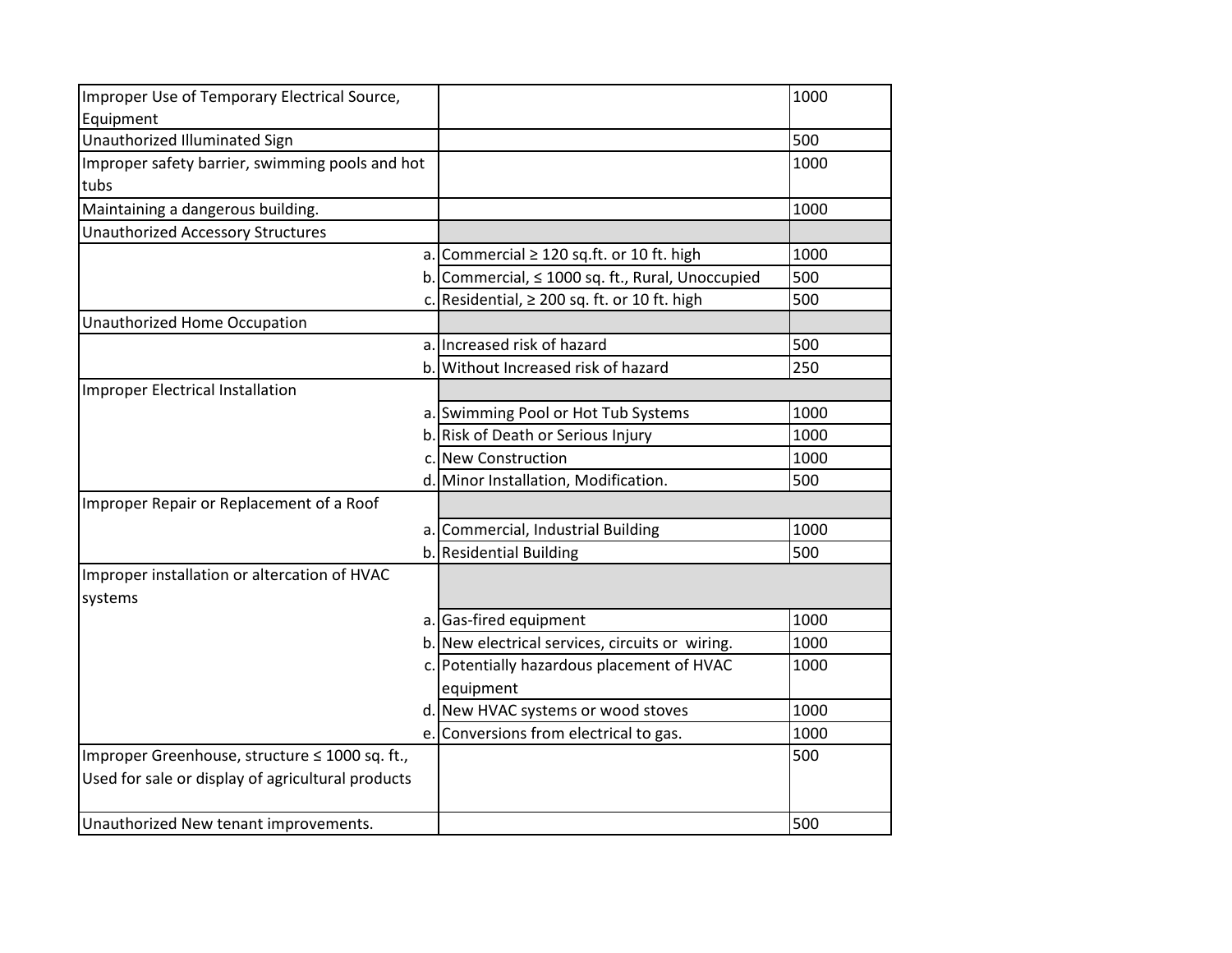| Improper modification or addition, Residential<br>building |                                                      |      |
|------------------------------------------------------------|------------------------------------------------------|------|
|                                                            | a. Additional habitable rooms                        | 1000 |
|                                                            | b. No Additional habitable rooms.                    | 500  |
|                                                            | c. Minor structural repairs, modifications           | 250  |
|                                                            | d. Basement, garage or accessory building            | 250  |
|                                                            | conversion, without bedroom.                         |      |
| Improper Fence, Retaining                                  |                                                      |      |
|                                                            | a. 4 ft. in height, affecting adjoining property.    | 500  |
|                                                            | b. Fence or fence/retaining wall combination,        | 500  |
|                                                            | greater than 6 feet in height                        |      |
|                                                            | c. Improper Retaining Wall Installation, less than 4 | 250  |
|                                                            | feet in height                                       |      |
| Improper plumbing posing a health hazard                   |                                                      | 500  |
| Improper electrical and plumbing, accessory,               |                                                      | 250  |
| agricultural, equine structures and facilities,            |                                                      |      |
| without showers or bathing facilities.                     |                                                      |      |
|                                                            |                                                      |      |
| Improper patio cover, Single Family Residence              |                                                      | 250  |
| Improper carport, Single Family Residence                  |                                                      | 250  |
| Improper Signs, Billboards, $\leq 10$ feet                 |                                                      | 250  |
| Improper surface water or storm water drainage.            |                                                      | 250  |
| Improper construction of a residential deck, $\leq 4$      |                                                      | 250  |
| feet above grade, or less.                                 |                                                      |      |

## **PLANNING VIOLATIONS**

| <u>HEABHTH THULAHUITU</u>                       |             |
|-------------------------------------------------|-------------|
| <b>IVIOLATION</b>                               | <b>FINE</b> |
| Residential Use of a Non-Residential Structure. | 1000        |
| Unlawful Commercial Wedding.                    | 1000        |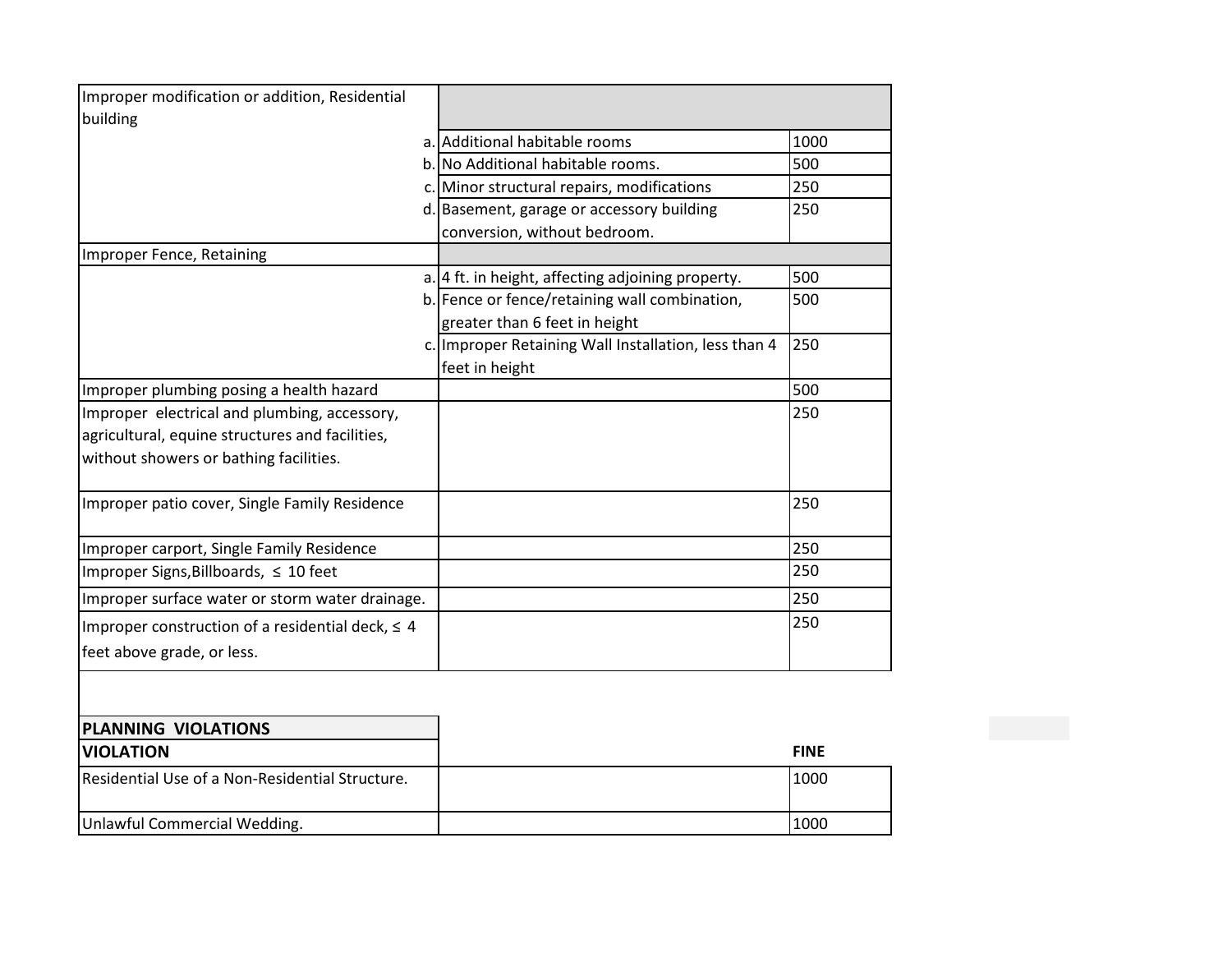| Development within Stream Protection Overlay       |    |                                         | 1000 |
|----------------------------------------------------|----|-----------------------------------------|------|
| Zone.                                              |    |                                         |      |
| Unlawful Commerical/Industrial                     |    |                                         |      |
| development or activities<br>a.                    |    | in a farm, forest or residential zones; | 1000 |
|                                                    | b. | in all other zones                      | 500  |
| Violation of Hood River County National Scenic     |    |                                         | 1000 |
| Area zoning requlations.                           |    |                                         |      |
| False or Fraudlent Land Use Application, Evidence. |    |                                         | 1000 |
| Unlawful Structures                                |    |                                         | 1000 |
| Unlawful Structure within a Public Right of Way.   |    |                                         | 1000 |
| Violations of Conditions of Approval               |    |                                         |      |
|                                                    |    | a. Related to fire, life or safety.     | 1000 |
|                                                    |    | b. Unrelated to fire, life or safety    | 500  |
| Unlawful Commercial Event (25 or more              |    |                                         | 1000 |
| attendees)                                         |    |                                         |      |
| Unlawful Commercial Event (Less than 25            |    |                                         | 500  |
| attendees)                                         |    |                                         |      |
| <b>Unlawful Non-Commercial Event</b>               |    |                                         | 500  |
| Unlawful use of Agricultural Building for Non-     |    |                                         | 500  |
| agricultural purposes.                             |    |                                         |      |
| Violation of Setback Requirements (Accessory       |    |                                         | 250  |
| Building, less than 200 Sq Ft.)                    |    |                                         |      |
| Unspecified Land Use and Zoning Violation.         |    |                                         | 250  |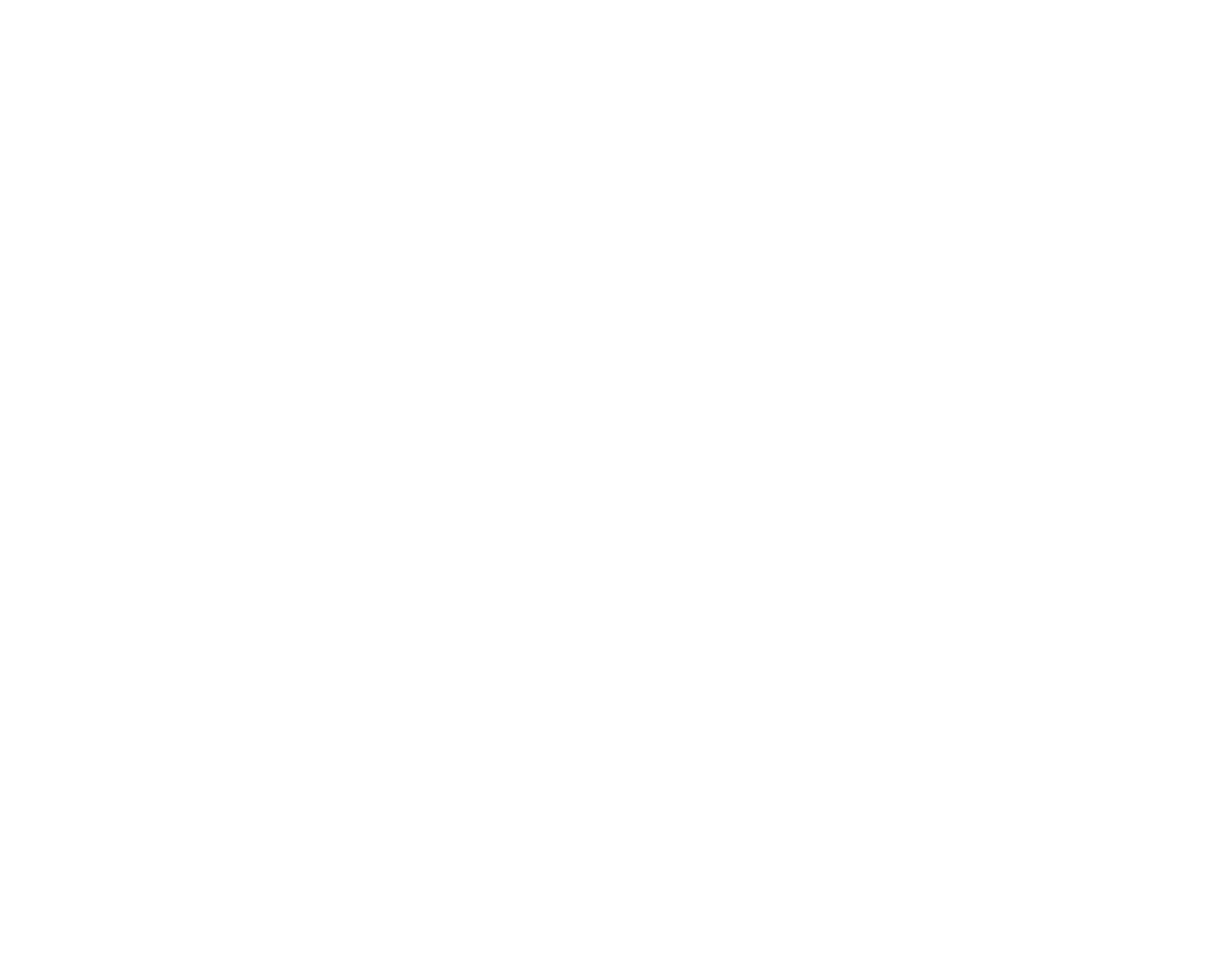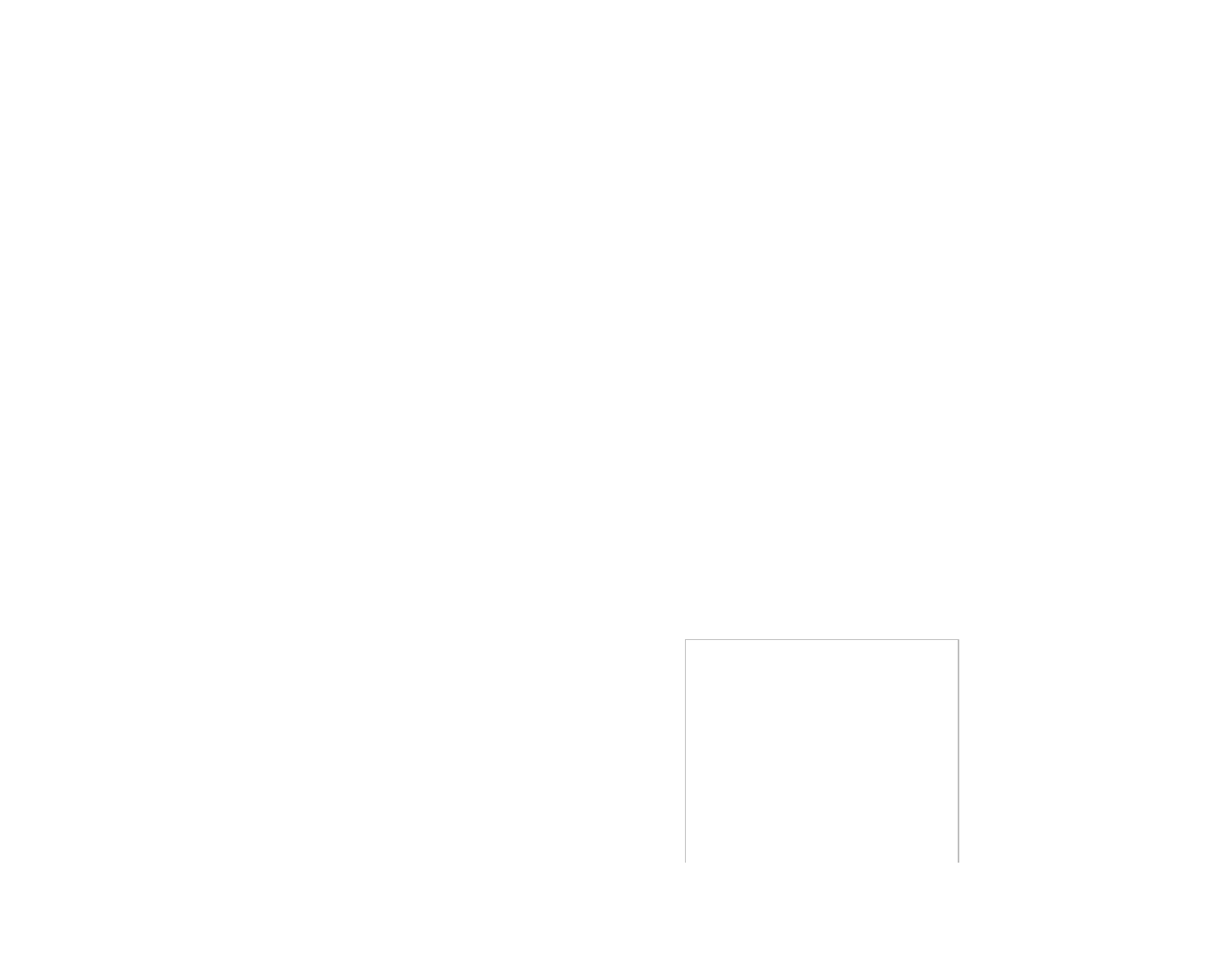